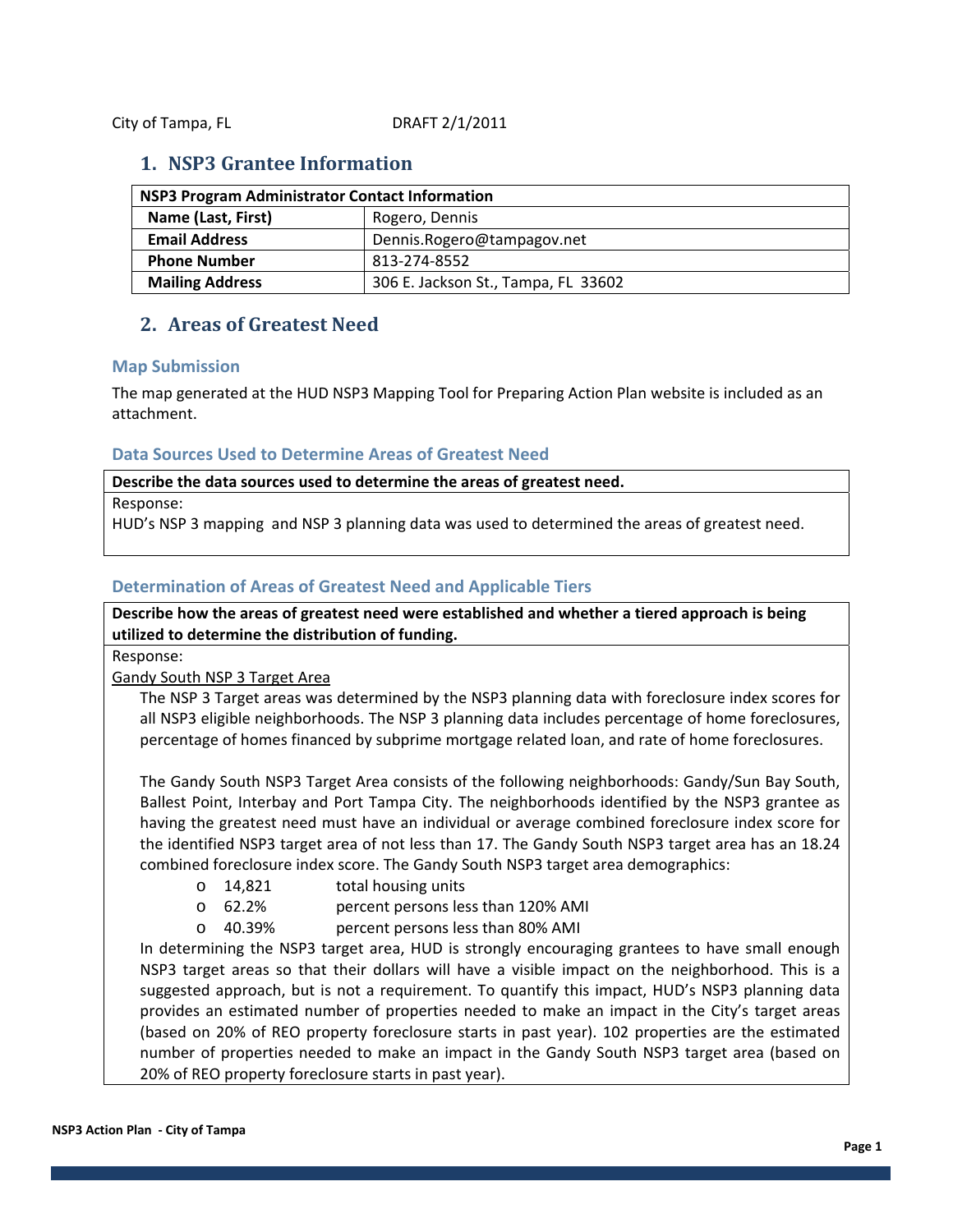The NSP3 program requires at least 25% of total NSP3 allocation to be used to provide housing for individuals or families whose incomes do not exceed 50 percent of AMI. The City's NSP3 funding set-aside for households at or below 50% of AMI will be used for the creation of rental housing. The City's Real Estate Department has identified three (3) available multi‐family rental projects in the Gandy South NSP3 target area having a combined total of 130 units. In addition, in the NSP 1 multi‐family RFP that was issued in February, 2010, a total of five (5) properties in this target area were submitted

Distribution of funds will not be determined by a tiered approach, rather NSP funds will distributed on a property availablility basis. The City will designate eligible NSP3 housing partners that will be awarded funds based on NSP3 eligible properties located within the Gandy South NSP3 target area. Housing partners will be selected based on their experience and orgaization capacity to complete NSP3 eligible activities in a timely manner.

## **3. Definitions and Descriptions**

#### **Definitions**

| <b>Term</b>               | <b>Definition</b>                                                                                                                                                                                                                                                                                                                                                                                                                                                                                                                                                                                                                                                                                                                                                                                                                                                                                                                                                                                                                                                                                                                                                                                                                                                                                                                                                                                                                                                                                                                                                                                                                                                                                        |
|---------------------------|----------------------------------------------------------------------------------------------------------------------------------------------------------------------------------------------------------------------------------------------------------------------------------------------------------------------------------------------------------------------------------------------------------------------------------------------------------------------------------------------------------------------------------------------------------------------------------------------------------------------------------------------------------------------------------------------------------------------------------------------------------------------------------------------------------------------------------------------------------------------------------------------------------------------------------------------------------------------------------------------------------------------------------------------------------------------------------------------------------------------------------------------------------------------------------------------------------------------------------------------------------------------------------------------------------------------------------------------------------------------------------------------------------------------------------------------------------------------------------------------------------------------------------------------------------------------------------------------------------------------------------------------------------------------------------------------------------|
| <b>Blighted Structure</b> | (1) Definition of "blighted structure" in context of state or local law.                                                                                                                                                                                                                                                                                                                                                                                                                                                                                                                                                                                                                                                                                                                                                                                                                                                                                                                                                                                                                                                                                                                                                                                                                                                                                                                                                                                                                                                                                                                                                                                                                                 |
|                           | Response: A structure is blighted when it exhibits objectively determinable<br>signs of deterioration sufficient to constitute a threat to human health,<br>safety and public welfare. Blighted structures located within any historic<br>districts will be given appropriate consideration regarding historic<br>preservation standards and regulations. Section 19.02 of Article XIX of the<br>City's Code of Ordinances addresses slum and blighted areas as being<br>"injurious to the public health, safety, morals and welfare of the residents of<br>said municipality; that the existence of such areas contributes substantially<br>and increasingly to the spread of disease and crime, constitutes an economic<br>and social liability imposing onerous municipal burdens which decrease the<br>tax base and reduce tax revenues, substantially impairs or arrests the sound<br>growth of said municipality, retards the provision of housing<br>accommodations, aggravates traffic problems and substantially impairs or<br>arrests the elimination of traffic hazards and the improvement of traffic<br>facilities " Contributing nuisance conditions are defined in Section 19.03 of<br>the City's Code of Ordinances that includes any one, or a combination of the<br>following:<br>• Any public nuisance known at common law or in equity jurisprudence or as<br>provided by the statutes of the state or ordinances of the city, including this<br>chapter;<br>. Physical conditions dangerous to human life or detrimental to health or<br>persons on or near the premises where the condition exists;<br>. Unsanitary conditions or anything offensive to the senses or dangerous to |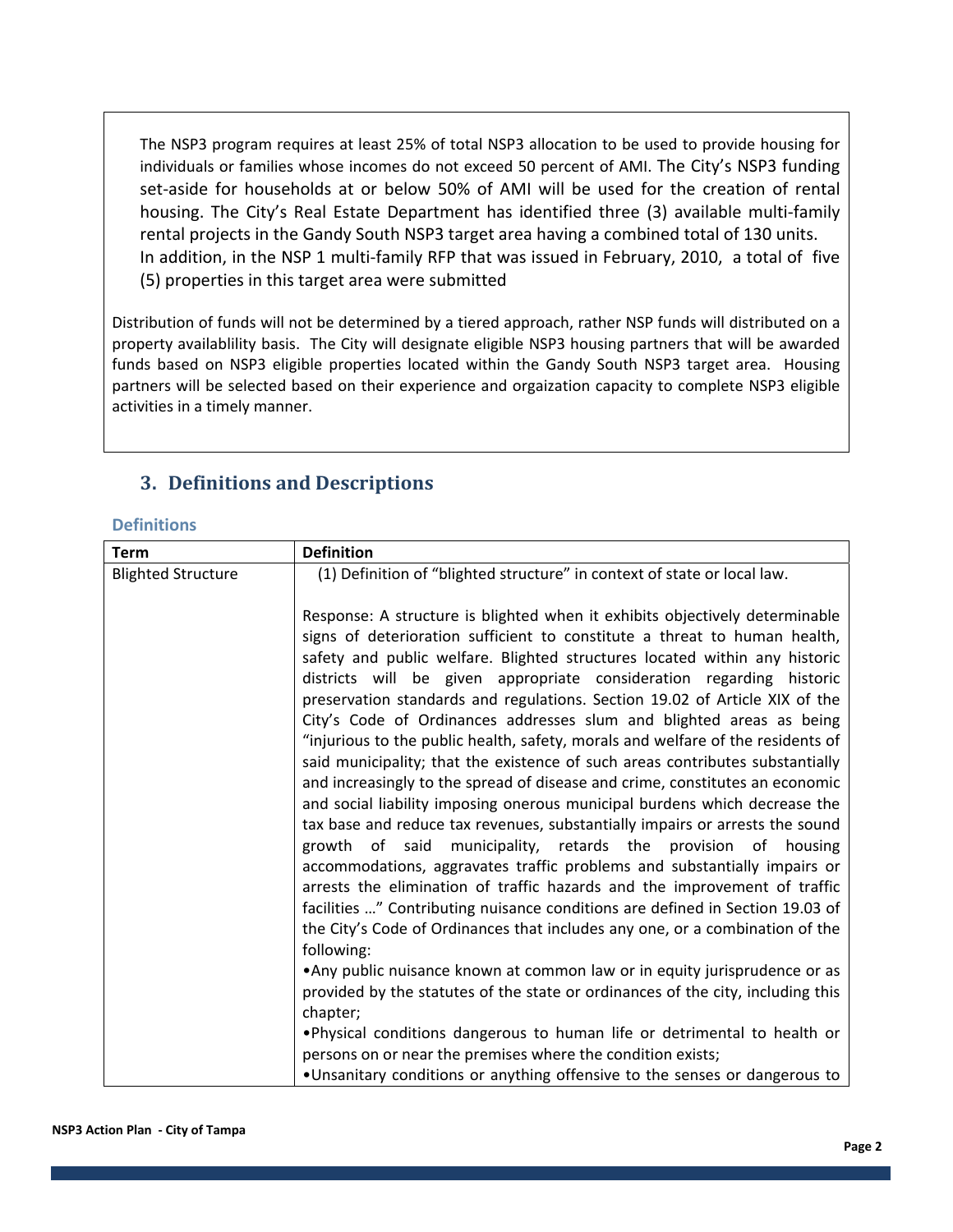|                  | health;<br>.Whatever renders air, food or drink unwholesome or detrimental to the<br>health of human beings; and<br>•Fire hazards                                                                                                                                                                                                                                                                                                                                                                                                         |
|------------------|-------------------------------------------------------------------------------------------------------------------------------------------------------------------------------------------------------------------------------------------------------------------------------------------------------------------------------------------------------------------------------------------------------------------------------------------------------------------------------------------------------------------------------------------|
| Affordable Rents | The maximum Affordable Rents shall not exceed the State of Florida's State<br>Housing Initiative Partnership Program (SHIP) Rents as published annually by<br>the Florida Housing Finance Corporation (FHFC) for the Tampa-St.<br>Petersburg-Clearwater Metropolitan Statistical Area (MSA). The City has<br>adopted the FHFC maximum affordable rent limits for use in NSP-funded<br>programs. The City will review and approve the rents charged on an annual<br>basis, as they are updated by the Florida Housing Finance Corporation. |

## **Descriptions**

| <b>Term</b>                                | <b>Definition</b>                                                                                                                                                                                                                                                                                                                                                                                                                                                                                                                                                                                                                                                                                                                                                                                                                                                                                                       |
|--------------------------------------------|-------------------------------------------------------------------------------------------------------------------------------------------------------------------------------------------------------------------------------------------------------------------------------------------------------------------------------------------------------------------------------------------------------------------------------------------------------------------------------------------------------------------------------------------------------------------------------------------------------------------------------------------------------------------------------------------------------------------------------------------------------------------------------------------------------------------------------------------------------------------------------------------------------------------------|
| Long-Term Affordability                    | The City of Tampa will ensure continued affordability for NSP-assisted<br>housing through the use of deferred payment loan mortgage and note<br>documents that will be recorded against each property. If an owner who has<br>been assisted through this program transfers title to the property before the<br>affordability period expires, the assistance provided through the City's NSP<br>program will be subject to recapture. The City will annually monitor all<br>properties that are assisted with NSP funds during the affordability period to<br>ensure that the specified units remain affordable, and that the property(s)<br>continue to meet minimum housing quality standards. In addition, all<br>properties acquired through the NSP funding program will be secured by a<br>recorded deferred payment loan mortgage and note in favor of the City, and<br>monitored by the City on an annual basis. |
|                                            | The City will use the minimum affordability period of the federal HOME<br>Investment Partnership Program, 24 CFR 92.252(a), (c), (e) and (f), and<br>92.254. The City will annually monitor these periods of affordability for<br>income compliance and HQS. The minimum affordability period is listed<br>below:<br>Up to $$15,000 = 5$ Years<br>$$15,001 - $40,000 = 10$ Years                                                                                                                                                                                                                                                                                                                                                                                                                                                                                                                                        |
|                                            | Over \$40,000 = 15 Years<br>New Construction = 20 Years                                                                                                                                                                                                                                                                                                                                                                                                                                                                                                                                                                                                                                                                                                                                                                                                                                                                 |
| <b>Housing Rehabilitation</b><br>Standards | The intent of the City's HCD Standards for Rehabilitation is to correct sub-<br>standard conditions with the City of Tampa's housing stock so that dwellings<br>are safer, healthier, more durable, more affordable, more energy efficient,<br>and more habitable. HCD intends for rehabilitation to correct a broad range<br>of conditions that afflict the housing stock. Rehabilitation should address<br>more than those conditions that threaten the immediate "health and safety"<br>of the occupants. It should include correcting conditions that will create a<br>future hazard, that make the dwelling less useful and less affordable to the<br>occupant, and that reduce the dwelling's long-term habitability.                                                                                                                                                                                             |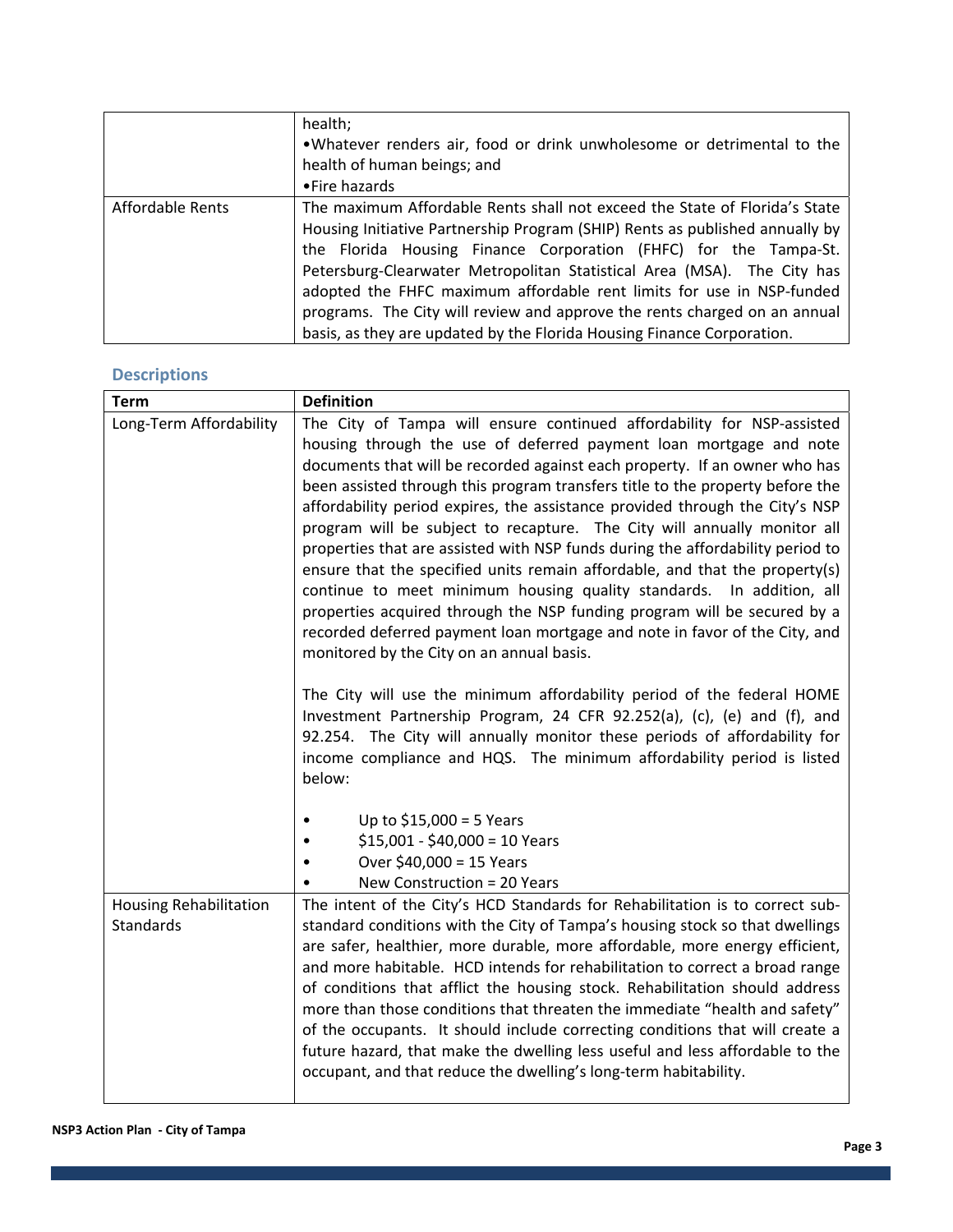| The City of Tampa's Housing and Community Development (HCD)                                                                                                                                                                                                                                                                                                                                                             |
|-------------------------------------------------------------------------------------------------------------------------------------------------------------------------------------------------------------------------------------------------------------------------------------------------------------------------------------------------------------------------------------------------------------------------|
| Rehabilitation Standards will be used to describe in detail the specifications                                                                                                                                                                                                                                                                                                                                          |
| for the rehabilitation work needed to bring substandard housing into                                                                                                                                                                                                                                                                                                                                                    |
| compliance with City Codes, which define the minimum housing code for the                                                                                                                                                                                                                                                                                                                                               |
| City of Tampa. Chapter 5 of the City Building Code adopts the Florida Building                                                                                                                                                                                                                                                                                                                                          |
| Code. Chapter 1 of the Florida Building code is amended and is used as the                                                                                                                                                                                                                                                                                                                                              |
| basis for Chapter 5 of the City Code. It is the contractor's responsibility for                                                                                                                                                                                                                                                                                                                                         |
| correcting any visible existing code violation that may have been omitted in                                                                                                                                                                                                                                                                                                                                            |
| the write-up of specifications and for all labor, materials, equipment,                                                                                                                                                                                                                                                                                                                                                 |
| permits, licenses and services for the proper completion of the rehabilitation                                                                                                                                                                                                                                                                                                                                          |
| project.                                                                                                                                                                                                                                                                                                                                                                                                                |
| All gut rehabilitation or new construction (i.e., general<br>$\circ$                                                                                                                                                                                                                                                                                                                                                    |
| replacement of the interior of a building that may or may not<br>include changes to structural elements such as flooring systems,<br>columns or load bearing interior or exterior walls) of residential<br>buildings up to three stories must be designed to meet the<br>standard for Energy Star Qualified New Homes.                                                                                                  |
| All gut rehabilitation or new construction of mid -or high-rise<br>$\circ$<br>multifamily housing must be designed to meet American Society<br>of Heating, Refrigerating, and Air-Conditioning Engineers<br>(ASHRAE) Standard 90.1-2004, Appendix G plus 20 percent<br>(which is the Energy Star standard for multifamily buildings<br>piloted by the Environmental Protection Agency and the<br>Department of Energy). |
| Other rehabilitation must meet these standards to the extent<br>$\circ$<br>applicable to the rehabilitation work undertaken, e.g., replace<br>older obsolete products and appliances (such as windows, doors,<br>lighting, hot water heaters, furnaces, boilers, air conditioning<br>units, refrigerators, clothes washers and dishwashers) with<br>Energy Star-46 labeled products.                                    |
| Water efficient toilets, showers, and faucets, such as those with<br>O<br>the WaterSense label, must be installed.                                                                                                                                                                                                                                                                                                      |
| Where relevant, the housing should be improved to mitigate the<br>impact of disasters (e.g., earthquake, hurricane, flooding, fires).                                                                                                                                                                                                                                                                                   |
| NSP Recommended Energy Efficient and Environmentally-Friendly Green                                                                                                                                                                                                                                                                                                                                                     |
| Elements- New construction and gut rehabilitation activities should exceed                                                                                                                                                                                                                                                                                                                                              |
| the Energy Star for New Homes standard. Moderate rehabilitation or energy                                                                                                                                                                                                                                                                                                                                               |
| retrofits will purchase only Energy Star products and appliances. NSP homes                                                                                                                                                                                                                                                                                                                                             |
| may achieve an established environmental or energy efficiency standard                                                                                                                                                                                                                                                                                                                                                  |
| such as Green Communities or equivalent.                                                                                                                                                                                                                                                                                                                                                                                |
|                                                                                                                                                                                                                                                                                                                                                                                                                         |
| Re-Use Cleared Sites - Re-use cleared sites must be redeveloped in<br>accordance with a comprehensive or neighborhood plan. Plans will<br>be<br>developed to re-use all demolition sites as replacement housing, for use as a                                                                                                                                                                                           |
| community resource, or to provide an environmental function. Examples                                                                                                                                                                                                                                                                                                                                                   |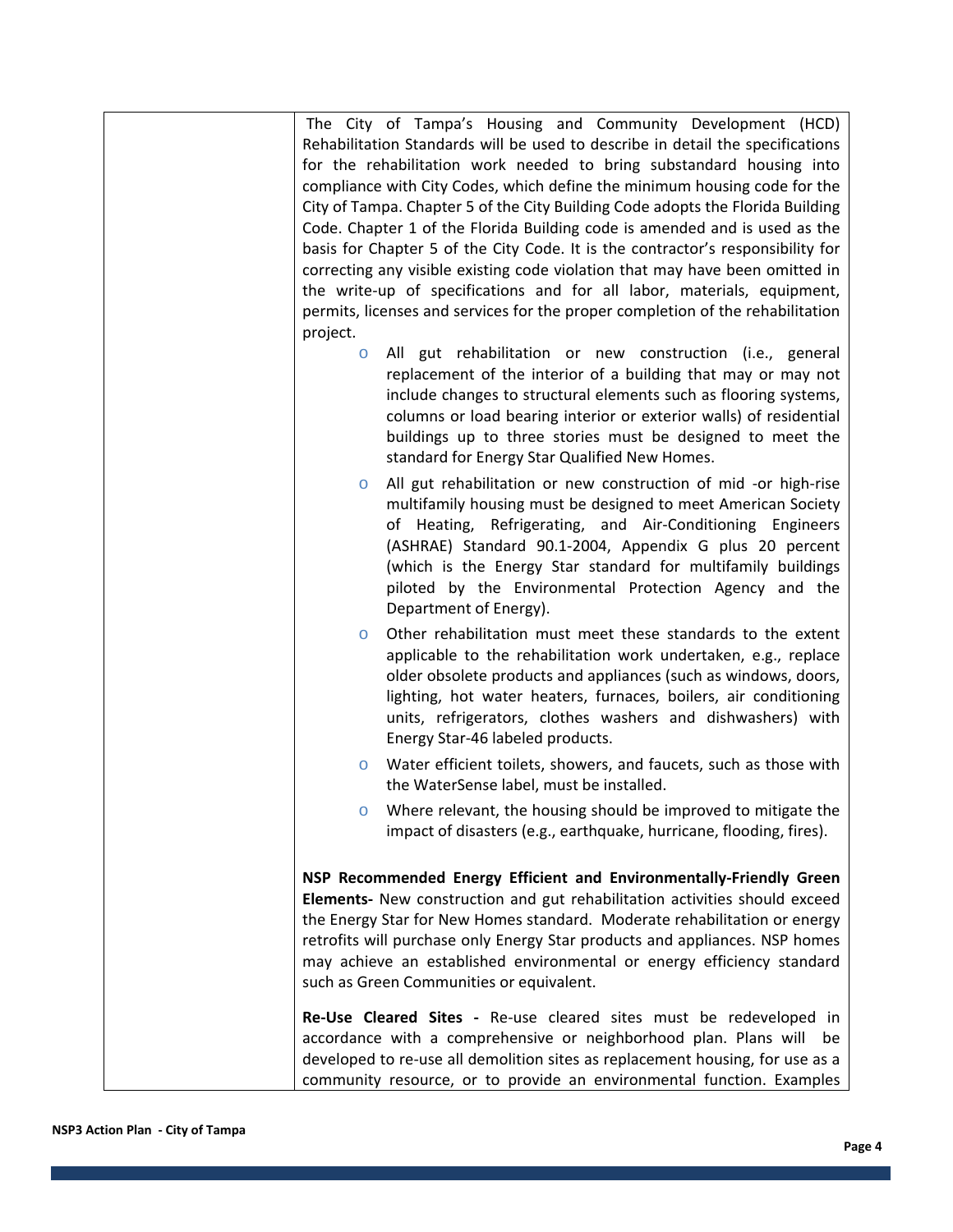| include community gardens, pocket parks, or floodplain impoundment areas.                                                                                                                                            |
|----------------------------------------------------------------------------------------------------------------------------------------------------------------------------------------------------------------------|
| Deconstruction - Deconstruction will include salvaging and reusing materials<br>resulting from demolition activities. Building materials shall be recycled.                                                          |
| Renewable Energy - 1. Passive Solar. Orient the building to make the<br>greatest use of passive solar heating and cooling.                                                                                           |
| 2. Photovoltaic-ready. Site, design, engineer and wire the development to<br>accommodate installation of photovoltaic panels in the future.                                                                          |
| Sustainable Site Design- New Construction- 1. Transportation Choices.<br>Projects shall be located within a one-quarter mile of at least two, or one-<br>half mile of at least four community and retail facilities. |
| 2. Connections to Surrounding Neighborhoods. Provide three separate<br>connections from the development to sidewalks or pathways in surrounding<br>neighborhoods.                                                    |
| 3. Protecting Environmental Resources. Do not locate the project within 100<br>feet of wetlands; 1,000 feet of a critical habitat; or on steep slopes, prime<br>farmland or park land.                               |
| 4. Erosion and Sediment Control. Implement EPA's Best Management<br>practices for erosion and sedimentation control during construction.                                                                             |
| 5. Sustainable Landscaping. Select native trees and plants that are<br>appropriate to the site's soils and microclimate.                                                                                             |
| 6. Energy Efficient Landscaping. Locate trees and plants to provide shading in<br>the summer and allow for heat gain in the winter.                                                                                  |
| Water Conservation - 1. Efficient Irrigation. Install low volume, non-spray<br>irrigation system (such as drip irrigation, bubblers, or soaker hose).                                                                |
| Energy Efficient Materials - 1. Durable Materials. Use materials that last<br>longer than conventional counterparts such as stone, brick or concrete.                                                                |
| 2. Resource Efficient Materials. Use layouts and advanced building<br>techniques that reduce the amount of homebuilding material required.                                                                           |
| 3. Heat Absorbing Materials. Use materials that retain solar heat in winter<br>and remain cool in summer.                                                                                                            |
| 4. Solar-Reflective Paving. Use light colored/ high-albedo materials and/or<br>open-grid pavement with a minimum Solar Reflective index of 0.6 over at<br>least 30 percent of the site's hardscaped areas.           |
| 5. Local Source Materials. Use materials from local sources that are close to<br>the job site.                                                                                                                       |
| 6. Green Roofing. Use Energy Star compliant and high-emissive roofing,                                                                                                                                               |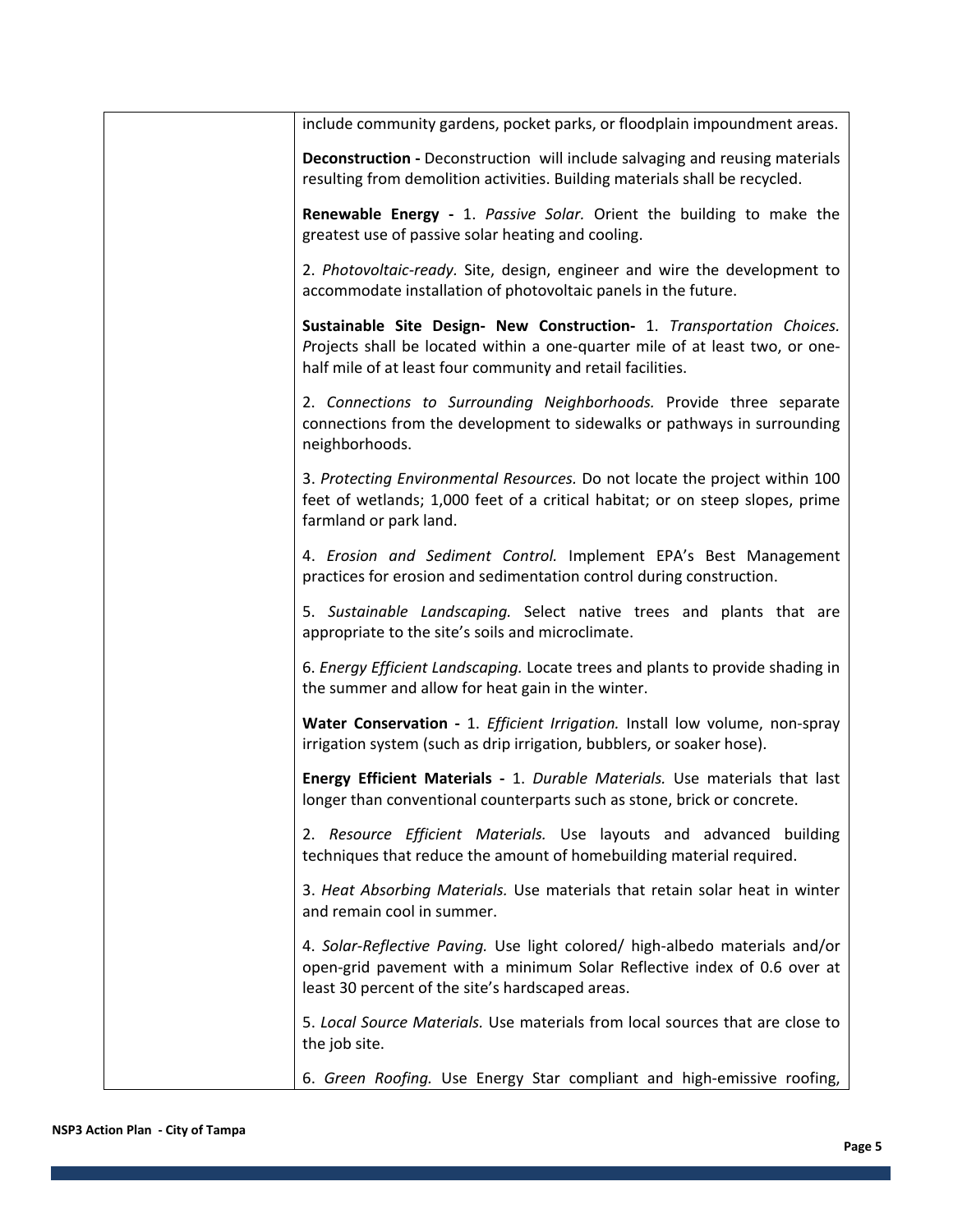| and/or install a Green (vegetated) roof for at least 50 percent of the roof<br>area; or a combination of high-albedo and vegetated roof covering 75<br>percent of the roof area.                                                                                                                                                                                                                              |
|---------------------------------------------------------------------------------------------------------------------------------------------------------------------------------------------------------------------------------------------------------------------------------------------------------------------------------------------------------------------------------------------------------------|
| Healthy Homes - 1. Green Label Certified Floor Covering. Do not install<br>carpets in basements, entryways, laundry rooms, bathrooms or kitchens; if<br>using carpet, use the Carpet and Rug Institute's Green Label certified carpet<br>and pad.                                                                                                                                                             |
| 2. Healthy Flooring Materials: Alternatives. Use non-vinyl, non-carpet floor<br>coverings in all rooms.                                                                                                                                                                                                                                                                                                       |
| 3. Healthy Flooring Materials: Reducing Dust. Install a whole-house vacuum<br>system with high-efficiency particulate air filtration.                                                                                                                                                                                                                                                                         |
| 4. Sealing Joints. Seal all wall, floor and joint penetrations to prevent pest<br>entry; provide rodent and corrosion proof screens (e.g., copper or stainless<br>steel mesh) for large openings.                                                                                                                                                                                                             |
| 5. Termite-Resistant Materials. Use termite resistant materials in areas<br>known to be infested.                                                                                                                                                                                                                                                                                                             |
| 6. Tub and Shower Enclosures: Moisture Prevention. Use one-piece fiberglass<br>or similar enclosure or, if using any form of grouted material, use backing<br>materials such as cement board, fiber cement board, fiberglass reinforced<br>board or cement plaster.                                                                                                                                           |
| 7. Green Maintenance Guide. Provide a guide for homeowners and renters<br>that explains the intent, benefits, use and maintenance of Green building<br>features, and encourages additional Green activities such as recycling,<br>gardening and use of healthy cleaning materials.                                                                                                                            |
| 8. Resident Orientation. Provide a walkthrough and orientation to the<br>homeowner or new tenants.                                                                                                                                                                                                                                                                                                            |
| All housing that requires rehabilitation must meet local building codes,<br>including the Standard Southern Building Code (SBCCI), and ordinances<br>pertaining to providing housing that is decent, safe, sanitary, and fit for<br>habitation. Structures located within certain historic districts will be given<br>appropriate consideration regarding historic preservation standards and<br>regulations. |
|                                                                                                                                                                                                                                                                                                                                                                                                               |

## **4. LowIncome Targeting**

#### **Low‐Income Set‐Aside Amount**

Enter the low‐income set‐aside percentage in the first field. The field for total funds set aside will populate based on the percentage entered in the first field and the total NSP3 grant.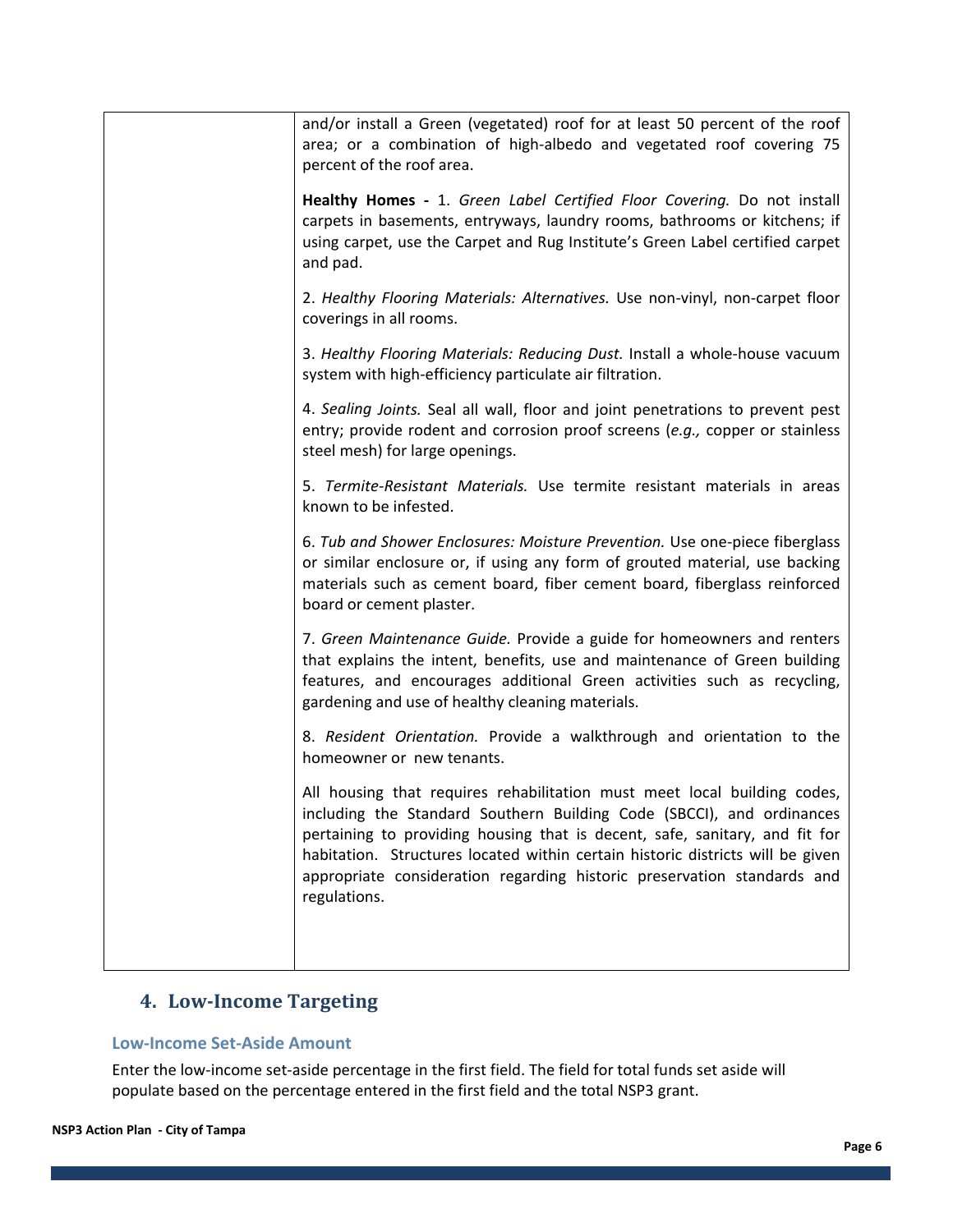**Identify the estimated amount of funds appropriated or otherwise made available under the NSP3 to be used to provide housing for individuals or families whose incomes do not exceed 50 percent of area median income.** 

Response:

 Total low‐income set‐aside **percentage** (must be no less than 25 percent): 25.00% Total funds set aside for low-income individuals  $=$  \$1,172,964.25

#### **Meeting Low‐Income Target**

Provide a summary that describes the manner in which the low-income targeting goals will be met. Response:

Funding set aside for households at or below 50% of AMI will be for the creation of rental housing. The City past experience in address the needs of low income households is that the rental houing is the preferred method. The contined flat for sale housing market has made acqusistion and rehabilitation of forclosed properties the City's priority. The City will require that projects selected for rental activities must include the capacity for providing rental property management and supportive services. Partners utilizing NSP‐funded properties for rental housing programs shall demonstrate sufficient capacity and resources to provide for ongoing program operating costs. The City will also require that any potential multi-family rental development proposals be reviewed by the City's approved underwriter for financial feasibility.

All properties will be monitored annually for income compliance and affordability as well as inspected for housing quality standards compliance.

The City anticipates using NSP 3 funds to acquire and rehabilitat two (2) multi‐family rental properties with a total of 40‐50 units to be made available for households earning at or below 50% AMI.

### **5. Acquisition and Relocation**

#### **Demolition or Conversion of LMI Units**

| Does the grantee intend to demolish or convert any low- and moderate-income |     |
|-----------------------------------------------------------------------------|-----|
| dwelling units (i.e., $\leq 80\%$ of area median income)?                   | Yes |

#### If yes, fill in the table below.

| Question                                                                         | <b>Number of Units</b> |
|----------------------------------------------------------------------------------|------------------------|
| The number of low- and moderate-income dwelling units-i.e., $\leq 80\%$ of area  |                        |
| median income-reasonably expected to be demolished or converted as a direct      |                        |
| result of NSP-assisted activities.                                               | 5                      |
| The number of NSP affordable housing units made available to low-, moderate-,    |                        |
| and middle-income households-i.e., $\leq$ 120% of area median income-reasonably  |                        |
| expected to be produced by activity and income level as provided for in DRGR, by |                        |
| each NSP activity providing such housing (including a proposed time schedule for |                        |
| commencement and completion).                                                    |                        |
| The number of dwelling units reasonably expected to be made available for        |                        |
| households whose income does not exceed 50 percent of area median income.        |                        |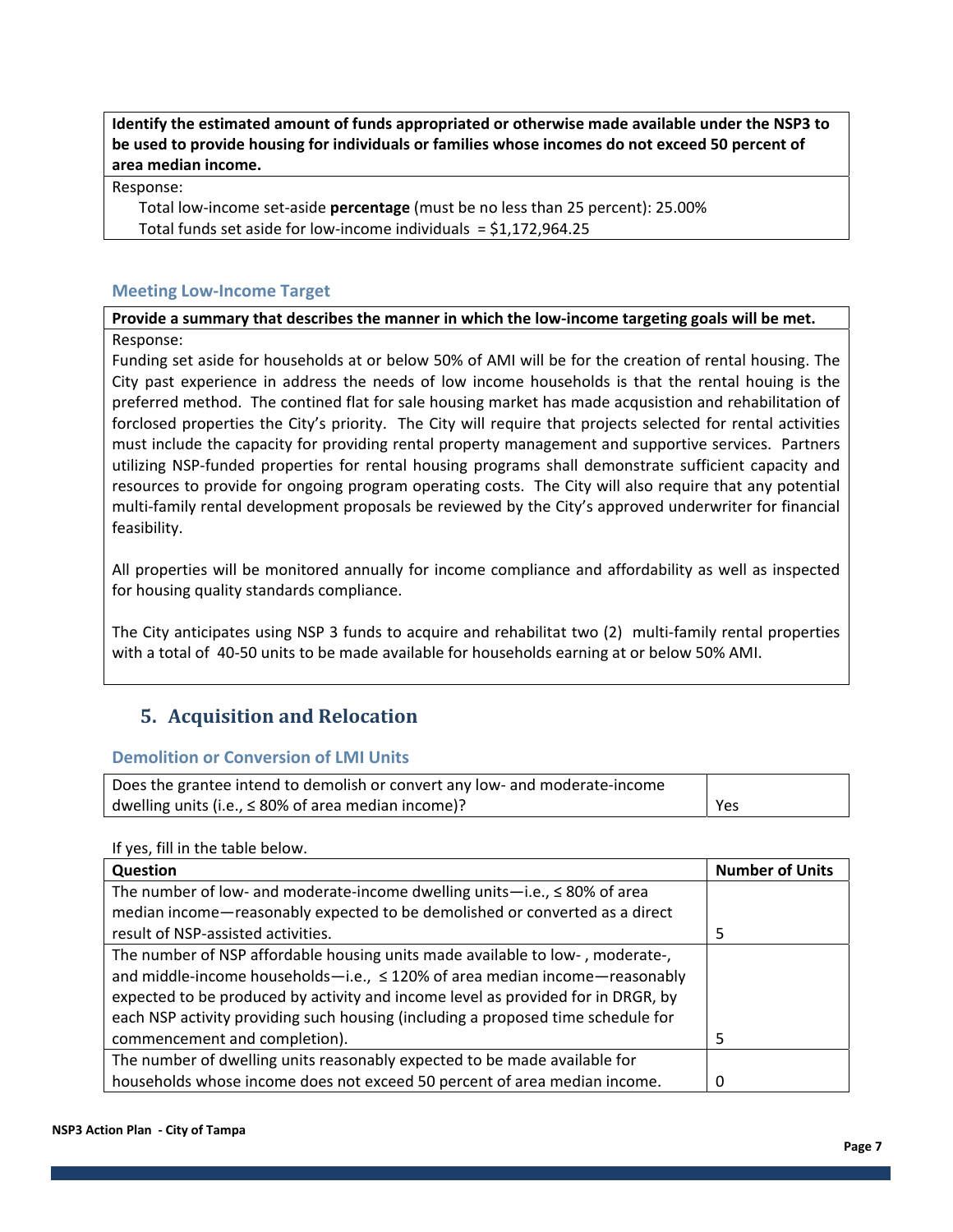## **6. Public Comment**

#### **Citizen Participation Plan**

**Briefly describe how the grantee followed its citizen participation plan regarding this proposed substantial amendment or abbreviated plan.** 

#### **Response:**

The City of Tampa facilitated a 15‐day public review and comment period beginning on February 1, 2011 and ending on February 16, 2011. Public notices were published in accordance with the City's Citizen Participation Plan per NSP3 requirements to notify interested citizens where to review the draft of the proposed amendment. Copies were made available at the following locations on February 1, 2011:

- City Clerk's Office, City Hall, 3rd Floor, 315 East Kennedy Boulevard, Tampa, Florida, 33602
- City of Tampa's HCD office: 2105 N. Nebraska Ave., Tampa, FL 33602
- City of Tampa's Budget Office website: http://www.tampagov.net/dept\_budget/

On February 17, 2011, City Council approved Resolution No. 2011- submitting the NSP3 plan. The legal notice and the path where the document appears on the City of Tampa's website are provided in Attachment \_\_\_\_. No comments were received from individual citizens.

#### **Summary of Public Comments Received.**

The summary of public comments received is included as an attachment.

### **7. NSP Information by Activity**

Enter each activity name and fill in the corresponding information. If you have fewer than seven activities, please delete any extra activity fields. (For example, if you have three activities, you should delete the tables labeled "Activity Number 4," "Activity Number 5," "Activity Number 6," and "Activity Number 7." If you are unsure how to delete a table, see the instructions above.

The field labeled "Total Budget for Activity" will populate based on the figures entered in the fields above it.

Consult the NSP3 Program Design Guidebook for guidance on completing the "Performance Measures" component of the activity tables below.

| <b>Activity Number 1</b> |                                                   |  |
|--------------------------|---------------------------------------------------|--|
| <b>Activity Name</b>     | Planning, Administration and Financing Mechanisms |  |
|                          | Select all that apply:                            |  |
|                          | Eligible Use A: Financing Mechanisms              |  |
|                          | Eligible Use B: Acquisition and Rehabilitation    |  |
| <b>Uses</b>              | Eligible Use C: Land Banking                      |  |
|                          | Eligible Use D: Demolition                        |  |
|                          | Eligible Use E: Redevelopment                     |  |
|                          |                                                   |  |
| <b>CDBG Activity or</b>  |                                                   |  |
| <b>Activities</b>        | <b>Administration and Financing Mechanisms</b>    |  |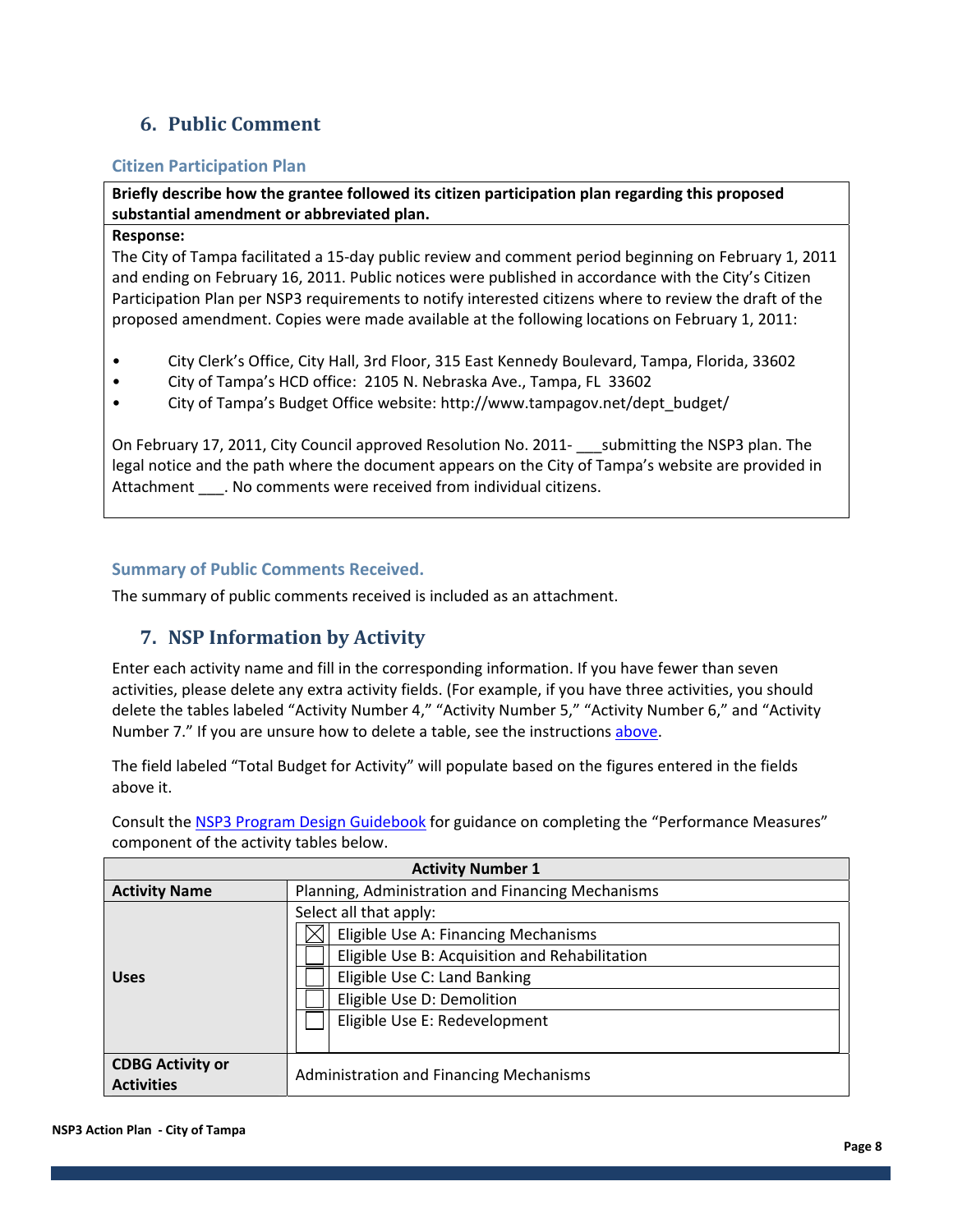| <b>National Objective</b>        | Low Moderate Middle Income Housing (LMMH)                                                                                                                                                                                                                                                                                                                                                                                                                                                                                                                                                                                  |                                                      |
|----------------------------------|----------------------------------------------------------------------------------------------------------------------------------------------------------------------------------------------------------------------------------------------------------------------------------------------------------------------------------------------------------------------------------------------------------------------------------------------------------------------------------------------------------------------------------------------------------------------------------------------------------------------------|------------------------------------------------------|
| <b>Activity Description</b>      | <b>Administration:</b><br>City NSP funds will be used to pay reasonable program administration costs<br>related to the planning and execution of the activities 1 through 7 listed<br>below. This includes costs related to staffing for overall program<br>management, coordination, monitoring, reporting, and direct and indirect<br>charges.<br><b>Financing Mechanisms:</b><br>The City will establish financing mechanisms for purchase and redevelopment<br>of foreclosed properties and provide soft-second loans to low and moderate<br>income home buyers from the proceeds of the sales of rehabilitated homes. |                                                      |
| <b>Location Description</b>      | (Area or possible areas of greatest need where activity is being undertaken)                                                                                                                                                                                                                                                                                                                                                                                                                                                                                                                                               |                                                      |
| <b>Budget</b>                    | <b>Source of Funding</b><br>NSP3<br>(Other funding source)<br>(Other funding source)                                                                                                                                                                                                                                                                                                                                                                                                                                                                                                                                       | <b>Dollar Amount</b><br>\$469,186<br>0<br>0          |
| <b>Total Budget for Activity</b> |                                                                                                                                                                                                                                                                                                                                                                                                                                                                                                                                                                                                                            | \$469,186                                            |
| <b>Performance Measures</b>      | Provide adequate staff to develop, execute and evaluate the activities below.                                                                                                                                                                                                                                                                                                                                                                                                                                                                                                                                              |                                                      |
| <b>Projected Start Date</b>      | March 1, 2011                                                                                                                                                                                                                                                                                                                                                                                                                                                                                                                                                                                                              |                                                      |
| <b>Projected End Date</b>        | April 30, 2014                                                                                                                                                                                                                                                                                                                                                                                                                                                                                                                                                                                                             |                                                      |
| Responsible<br>Organization      | <b>Name: Housing and Community</b><br>Development Staff, Budget,<br><b>Accounting Staff</b><br><b>Location</b>                                                                                                                                                                                                                                                                                                                                                                                                                                                                                                             | City of Tampa<br>306 E. Jackson St., Tampa, FL 33602 |
|                                  | <b>Administrator Contact Info</b>                                                                                                                                                                                                                                                                                                                                                                                                                                                                                                                                                                                          | Dennis.Rogero@tampagov.net                           |

| <b>Activity Number 2</b>    |                                                                                                                                                                |  |
|-----------------------------|----------------------------------------------------------------------------------------------------------------------------------------------------------------|--|
| <b>Activity Name</b>        | Acquisition and Rehabilitation of Foreclosed Properties                                                                                                        |  |
|                             | Select all that apply:                                                                                                                                         |  |
|                             | Eligible Use A: Financing Mechanisms                                                                                                                           |  |
| <b>Use</b>                  | Eligible Use B: Acquisition and Rehabilitation                                                                                                                 |  |
|                             | Eligible Use C: Land Banking                                                                                                                                   |  |
|                             | Eligible Use D: Demolition                                                                                                                                     |  |
|                             | Eligible Use E: Redevelopment                                                                                                                                  |  |
| <b>CDBG Activity or</b>     | Acquisition and Rehabilitation of Foreclosed Properties - Single Family and                                                                                    |  |
| <b>Activities</b>           | Multifamily                                                                                                                                                    |  |
| <b>National Objective</b>   | Low Moderate Middle Income Housing (LMMH)                                                                                                                      |  |
|                             | Acquire and rehabilitate homes and residential properties that have been                                                                                       |  |
|                             | abandoned or foreclosed upon, in order to sell, rent or redevelop for the                                                                                      |  |
|                             | benefit of low-middle income households. Includes costs for appraisals, title,<br>environmental review, inspections, closing costs, and other project delivery |  |
| <b>Activity Description</b> | and developer fees.                                                                                                                                            |  |
|                             |                                                                                                                                                                |  |
|                             | The City's Housing and Community Development Division staff will work with                                                                                     |  |
|                             | the City's Real Estate Division of Growth Management and Development                                                                                           |  |
|                             | Services Department, local lenders and mortgage holders to acquire homes                                                                                       |  |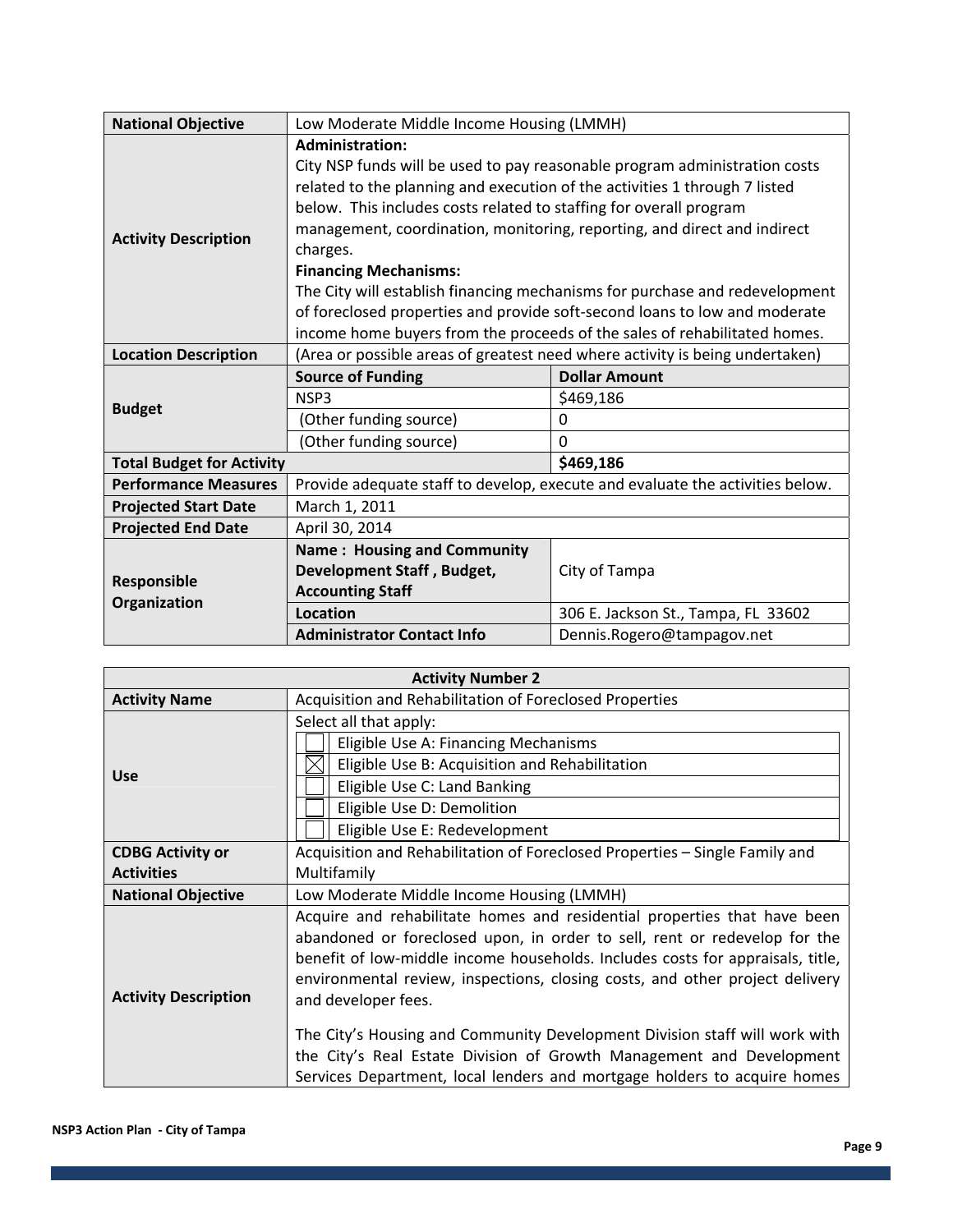that have been foreclosed or abandoned, vacant for at least 90 days. Once foreclosed properties have been identified in the target neighborhoods, the City will negotiate with the lender(s) to obtain the maximum reasonable discount for use in the program. The number of units acquired shall be dependant upon cost of acquisition per unit and appraised values.

The City's NSP program will include rehabilitation of both single family and multi-family residential properties. Costs of the rehabilitation can include labor, materials, supplies, permits, lead paint assessment, abatement and clearance, barrier removal, energy efficient measures, asbestos removal, and program delivery. Rehabilitation projects involving one or more units in a multi‐unit building owned as a condominium, will be limited to the particular unit(s) and will not involve rehabilitation of portions of the property that are held in common ownership. The number of units shall be determined by actual cost for acquisition and rehabilitation.

Housing units acquired through the use of NSP funds will require rehabilitation in most cases. The City will provide NSP funds for housing rehabilitation to bring the housing units up to the City's Minimum Housing Code. Funding for rehabilitation will be provided through a secured lien on the property at 0% interest. If the cost of acquisition and rehabilitation exceeds one hundred percent (100%) loan‐to‐value, the City will pay for the evaluation of the property to determine if demolition is an appropriate option. Structures located within certain historic districts will be given appropriate consideration regarding historic preservation standards and regulations.

It is anticipated that a portion of the funds associated with this activity will be for the acquisition and rehabilitation of housing to benefit households earning at or below 50% of AMI. If a housing unit is rented, it is critical that any chosen Housing Provider has a proven track record in property management. The City will require that any multi‐family developments proposed for acquisition, be reviewed by the City's approved underwriter for financial feasibility. Multi‐family rental properties and single family rental homes will be made available to social service organizations and Housing Providers to assist special needs populations, which may include the homeless, disabled, victims of domestic violence, and others.

Affordable rental housing will benefit the majority of the population earning at or below 50% AMI. Approved multi‐family Housing Providers will also work in conjunction with the Tampa Housing Authority to place those currently on the waiting list for Section 8 rental units. The City will work with agencies to assist individuals or families affected by foreclosure in finding sufficient housing.

The City may provide incentives for improving energy efficiency, conservation, or providing renewable energy source(s). These types of features will provide for long-term affordability and increased sustainability and attractiveness of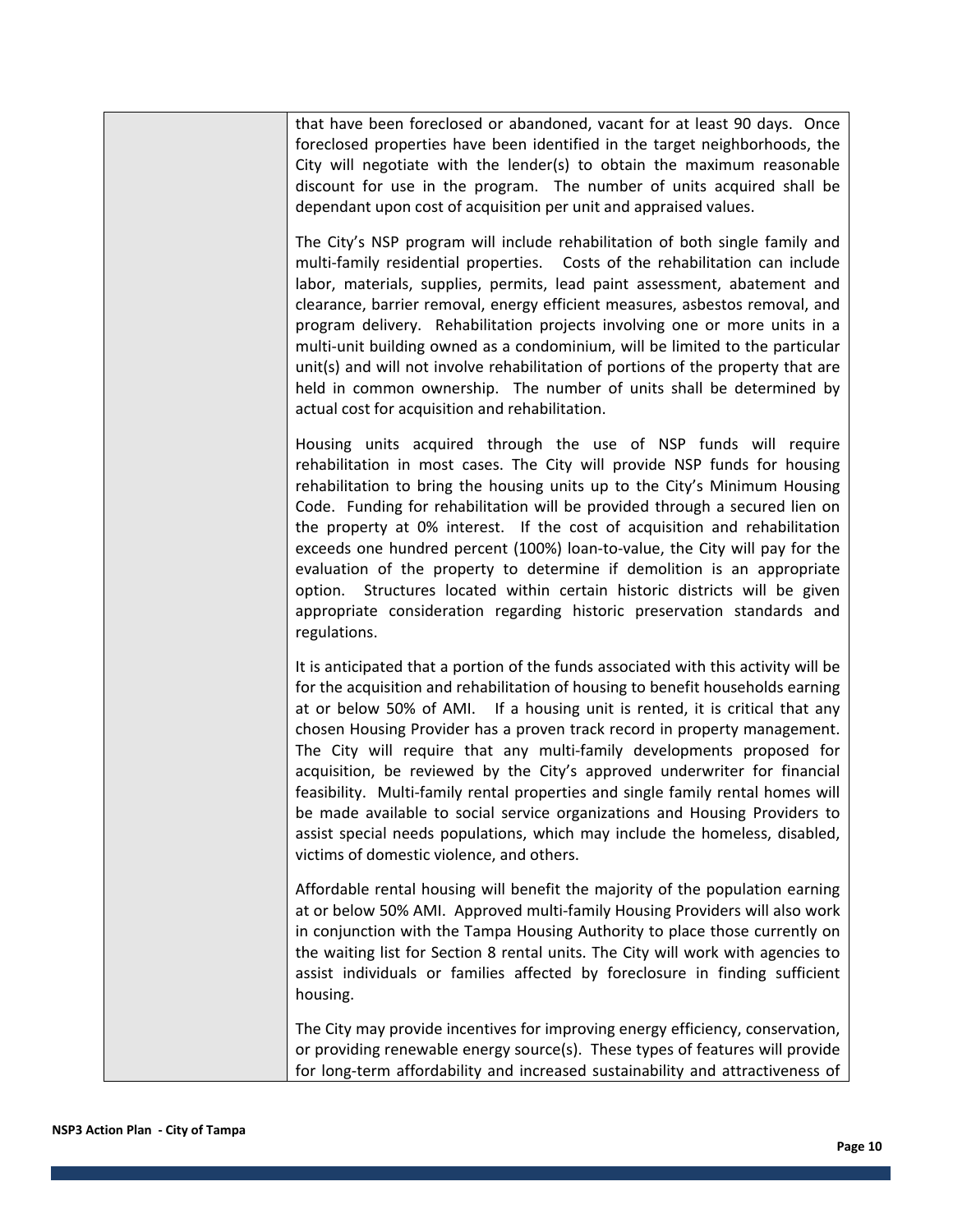housing and neighborhoods.

|                                  | All housing acquired and rehabilitated through this program must meet all<br>local building codes (including the Standard Southern Building Code, (SBCCI)<br>and ordinances pertaining to providing housing that is decent, safe, sanitary<br>and fit for habitation). The City of Tampa's Housing Rehabilitation Standards<br>will be used when specifying rehabilitation work needed to bring substandard<br>housing into compliance with the housing code for the City of Tampa. Units<br>will be monitored for housing quality standards as well.                                                                                              |                             |  |
|----------------------------------|----------------------------------------------------------------------------------------------------------------------------------------------------------------------------------------------------------------------------------------------------------------------------------------------------------------------------------------------------------------------------------------------------------------------------------------------------------------------------------------------------------------------------------------------------------------------------------------------------------------------------------------------------|-----------------------------|--|
|                                  | The City will allow and pay for development fees that are normal and<br>customary as part of the acquisition and rehabilitation process to contractors,<br>developers and non-profit entities NOT acting as subrecipients. Development<br>fees and other soft and project-related costs associated with the acquisition<br>and rehabilitation shall be considered "Program Delivery" type costs and will<br>be charged to the individual projects assisted.                                                                                                                                                                                        |                             |  |
|                                  | Single family and multi-family housing units assisted under this activity will be<br>secured with a deferred payment loan mortgage and note recorded on the<br>properties at the time of closing with each Housing Provider. New documents<br>will be created for the final homeowners of each property as well. This will<br>ensure affordability and land use control. Income received from the sale of<br>assisted units will be recaptured by the City as Program Income and<br>reallocated to other eligible NSP activities.<br>The City maintains a list of approved Small and Local Business Enterprises<br>located within the city limits. |                             |  |
| <b>Location Description</b>      | NSP 3 Target Areas (see attached)                                                                                                                                                                                                                                                                                                                                                                                                                                                                                                                                                                                                                  |                             |  |
|                                  | <b>Source of Funding</b>                                                                                                                                                                                                                                                                                                                                                                                                                                                                                                                                                                                                                           | <b>Dollar Amount</b>        |  |
| <b>Budget</b>                    | NSP3                                                                                                                                                                                                                                                                                                                                                                                                                                                                                                                                                                                                                                               | \$4,111,671                 |  |
|                                  | (Other funding source)                                                                                                                                                                                                                                                                                                                                                                                                                                                                                                                                                                                                                             | $\pmb{0}$                   |  |
|                                  | (Other funding source)                                                                                                                                                                                                                                                                                                                                                                                                                                                                                                                                                                                                                             | $\boldsymbol{0}$            |  |
| <b>Total Budget for Activity</b> |                                                                                                                                                                                                                                                                                                                                                                                                                                                                                                                                                                                                                                                    | $\overline{\mathsf{S}}$     |  |
| <b>Performance Measures</b>      | Acquire and rehabilitate 10 single family homes for sale to eligible buyers<br>earning up to 120% AMI, and 2 multi-family rental property with (30-40 units)<br>for renters earning up to 50% AMI.                                                                                                                                                                                                                                                                                                                                                                                                                                                 |                             |  |
| <b>Projected Start Date</b>      | March 1, 2011                                                                                                                                                                                                                                                                                                                                                                                                                                                                                                                                                                                                                                      |                             |  |
| <b>Projected End Date</b>        | February 28, 2014                                                                                                                                                                                                                                                                                                                                                                                                                                                                                                                                                                                                                                  |                             |  |
|                                  | <b>Name</b>                                                                                                                                                                                                                                                                                                                                                                                                                                                                                                                                                                                                                                        | City of Tampa               |  |
| Responsible                      | <b>Location</b>                                                                                                                                                                                                                                                                                                                                                                                                                                                                                                                                                                                                                                    | 306 E. Jackson St.          |  |
| Organization                     | <b>Administrator Contact Info</b>                                                                                                                                                                                                                                                                                                                                                                                                                                                                                                                                                                                                                  | Dennis Rogero, 813-274-8552 |  |

| <b>Activity Number 3</b> |                                                |  |
|--------------------------|------------------------------------------------|--|
| <b>Activity Name</b>     | Land Bank                                      |  |
|                          | Select all that apply:                         |  |
| <b>Use</b>               | Eligible Use A: Financing Mechanisms           |  |
|                          | Eligible Use B: Acquisition and Rehabilitation |  |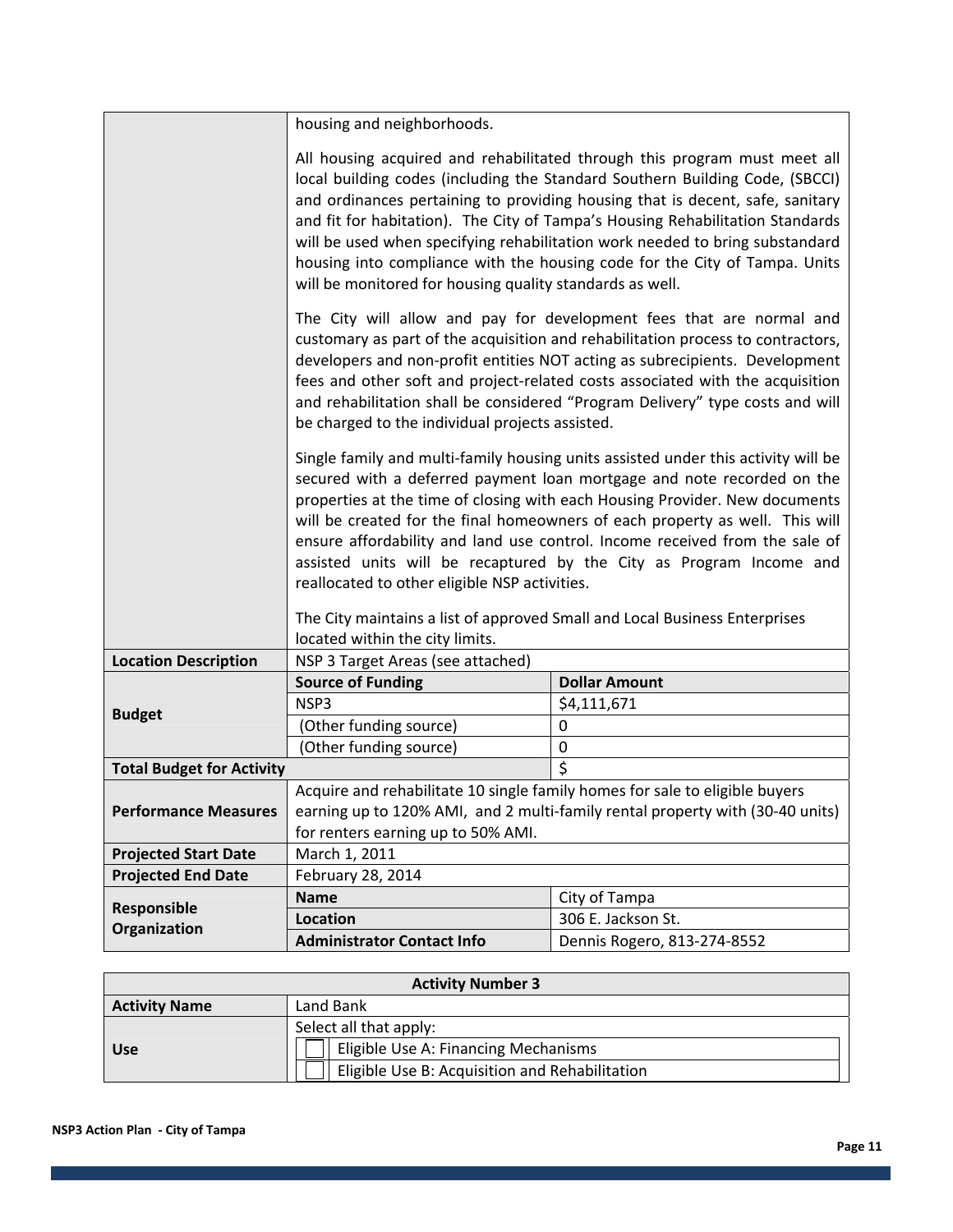|                                  | Eligible Use C: Land Banking                                                                                                                                                                                                                                                                                                                                                                                                                                                                                                              |                                                                           |  |
|----------------------------------|-------------------------------------------------------------------------------------------------------------------------------------------------------------------------------------------------------------------------------------------------------------------------------------------------------------------------------------------------------------------------------------------------------------------------------------------------------------------------------------------------------------------------------------------|---------------------------------------------------------------------------|--|
|                                  | Eligible Use D: Demolition                                                                                                                                                                                                                                                                                                                                                                                                                                                                                                                |                                                                           |  |
|                                  | Eligible Use E: Redevelopment                                                                                                                                                                                                                                                                                                                                                                                                                                                                                                             |                                                                           |  |
| <b>CDBG Activity or</b>          |                                                                                                                                                                                                                                                                                                                                                                                                                                                                                                                                           | Establish and operate land bank for homes and residential properties that |  |
| <b>Activities</b>                | have been foreclosed upon.                                                                                                                                                                                                                                                                                                                                                                                                                                                                                                                |                                                                           |  |
| <b>National Objective</b>        | Low Moderate Middle Income Housing (LMMH)                                                                                                                                                                                                                                                                                                                                                                                                                                                                                                 |                                                                           |  |
| <b>Activity Description</b>      | Properties acquired through the City's NSP program may be placed in a land<br>bank established by the City's Real Estate Division for future redevelopment<br>in targeted neighborhoods. Also, land from housing units acquired through<br>the City's NSP program and demolished, will be placed in the land bank to be<br>subsequently provided to a Housing Provider for redevelopment. Land<br>banking and subsequent redevelopment of demolished or vacant property<br>will benefit households or neighborhoods at or below 120% AMI. |                                                                           |  |
| <b>Location Description</b>      | NSP 3 Target Area (see attached map)                                                                                                                                                                                                                                                                                                                                                                                                                                                                                                      |                                                                           |  |
|                                  | <b>Source of Funding</b>                                                                                                                                                                                                                                                                                                                                                                                                                                                                                                                  | <b>Dollar Amount</b>                                                      |  |
| <b>Budget</b>                    | NSP3                                                                                                                                                                                                                                                                                                                                                                                                                                                                                                                                      | \$75000                                                                   |  |
|                                  | (Other funding source)                                                                                                                                                                                                                                                                                                                                                                                                                                                                                                                    | 0                                                                         |  |
|                                  | (Other funding source)                                                                                                                                                                                                                                                                                                                                                                                                                                                                                                                    | $\Omega$                                                                  |  |
| <b>Total Budget for Activity</b> | 75,000                                                                                                                                                                                                                                                                                                                                                                                                                                                                                                                                    |                                                                           |  |
| <b>Performance Measures</b>      | To acquire and land bank 5 residential properties                                                                                                                                                                                                                                                                                                                                                                                                                                                                                         |                                                                           |  |
| <b>Projected Start Date</b>      | March 1, 2011                                                                                                                                                                                                                                                                                                                                                                                                                                                                                                                             |                                                                           |  |
| <b>Projected End Date</b>        | February 28, 2014                                                                                                                                                                                                                                                                                                                                                                                                                                                                                                                         |                                                                           |  |
|                                  | <b>Name</b>                                                                                                                                                                                                                                                                                                                                                                                                                                                                                                                               | City of Tampa                                                             |  |
| Responsible<br>Organization      | Location                                                                                                                                                                                                                                                                                                                                                                                                                                                                                                                                  | 306 E. Jackson St.                                                        |  |
|                                  | <b>Administrator Contact Info</b>                                                                                                                                                                                                                                                                                                                                                                                                                                                                                                         | Dennis Rogero, 813-274-8552                                               |  |

| <b>Activity Number 4</b>                     |                                                                                                                                                                                                                                                                                                                                                                                                                                                                                                                                                                           |  |  |
|----------------------------------------------|---------------------------------------------------------------------------------------------------------------------------------------------------------------------------------------------------------------------------------------------------------------------------------------------------------------------------------------------------------------------------------------------------------------------------------------------------------------------------------------------------------------------------------------------------------------------------|--|--|
| <b>Activity Name</b>                         | Clearance of blighted Structures                                                                                                                                                                                                                                                                                                                                                                                                                                                                                                                                          |  |  |
| <b>Use</b>                                   | Select all that apply:<br>Eligible Use A: Financing Mechanisms<br>Eligible Use B: Acquisition and Rehabilitation<br>Eligible Use C: Land Banking<br>Eligible Use D: Demolition<br>Eligible Use E: Redevelopment                                                                                                                                                                                                                                                                                                                                                           |  |  |
| <b>CDBG Activity or</b><br><b>Activities</b> | <b>Demolish Blighted Structures</b>                                                                                                                                                                                                                                                                                                                                                                                                                                                                                                                                       |  |  |
| <b>National Objective</b>                    | Low Moderate Middle Income Area Benefit (LMMA)                                                                                                                                                                                                                                                                                                                                                                                                                                                                                                                            |  |  |
| <b>Activity Description</b>                  | Demolish blighted structures on properties acquired for land bank. Housing<br>units acquired through the City's NSP program that have been evaluated and<br>determined to not be economically feasible to rehabilitate, and/or pose a<br>health/safety threat, may be demolished. The lots remaining from demolished<br>homes may be placed in a Land Bank established by the City. The property<br>will subsequently be made available to a Housing Provider for redevelopment.<br>The number of units demolished will be dependent upon cost of demolition<br>per unit. |  |  |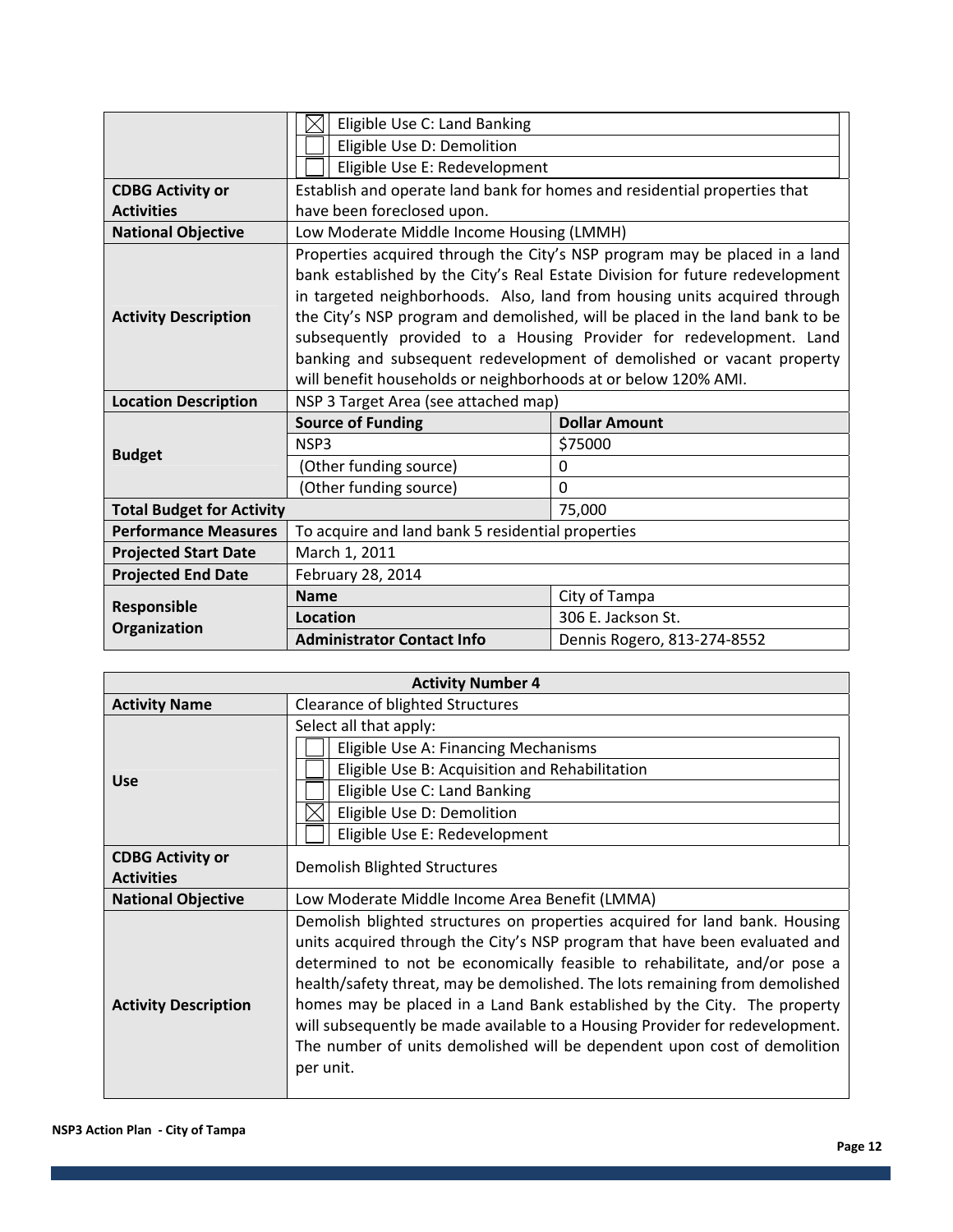|                                  | Properties with Cited City Code violations not addressed within 90 days may<br>also be demolished with NSP 3 funds. Liens will be placed on the properties<br>for the costs associated with such demo, and will become due when the<br>property is sold. |                             |  |
|----------------------------------|----------------------------------------------------------------------------------------------------------------------------------------------------------------------------------------------------------------------------------------------------------|-----------------------------|--|
| <b>Location Description</b>      | NSP 3 Target Area (see attached)                                                                                                                                                                                                                         |                             |  |
| <b>Budget</b>                    | <b>Source of Funding</b>                                                                                                                                                                                                                                 | <b>Dollar Amount</b>        |  |
|                                  | NSP3                                                                                                                                                                                                                                                     | \$30,000                    |  |
|                                  | (Other funding source)                                                                                                                                                                                                                                   | \$0                         |  |
|                                  | (Other funding source)                                                                                                                                                                                                                                   | \$0                         |  |
| <b>Total Budget for Activity</b> |                                                                                                                                                                                                                                                          | \$30,000                    |  |
| <b>Performance Measures</b>      | Demolish approximately 5 blighted structures                                                                                                                                                                                                             |                             |  |
| <b>Projected Start Date</b>      | March 1, 2011                                                                                                                                                                                                                                            |                             |  |
| <b>Projected End Date</b>        | April 1, 2012                                                                                                                                                                                                                                            |                             |  |
| Responsible                      | <b>Name</b>                                                                                                                                                                                                                                              | City of Tampa               |  |
|                                  | Location                                                                                                                                                                                                                                                 | 306 E. Jackson St.          |  |
| Organization                     | <b>Administrator Contact Info</b>                                                                                                                                                                                                                        | Dennis Rogero, 813-274-8552 |  |

| <b>Activity Number 5</b>         |                                                                          |                                                                         |
|----------------------------------|--------------------------------------------------------------------------|-------------------------------------------------------------------------|
| <b>Activity Name</b>             | Redevelopment of Vacant properties                                       |                                                                         |
|                                  | Select all that apply:                                                   |                                                                         |
|                                  | Eligible Use A: Financing Mechanisms                                     |                                                                         |
| <b>Use</b>                       | Eligible Use B: Acquisition and Rehabilitation                           |                                                                         |
|                                  | Eligible Use C: Land Banking                                             |                                                                         |
|                                  | Eligible Use D: Demolition                                               |                                                                         |
|                                  | Eligible Use E: Redevelopment                                            |                                                                         |
| <b>CDBG Activity or</b>          |                                                                          |                                                                         |
| <b>Activities</b>                | Redevelopment of vacant properties as housing                            |                                                                         |
| <b>National Objective</b>        | Low Moderate Middle Income Housing (LMMH)                                |                                                                         |
|                                  |                                                                          | Land banked property shall be subsequently redeveloped and will benefit |
|                                  | households or neighborhoods at or below 120% AMI. Financing for all      |                                                                         |
| <b>Activity Description</b>      | activities will be provided at a 0% deferred payment loan. The City will |                                                                         |
|                                  | develop a re-use plan to include all properties within the land bank.    |                                                                         |
|                                  | Strategies will be determined based on market and economic conditions.   |                                                                         |
| <b>Location Description</b>      | NSP 3 Target Areas (see attached)                                        |                                                                         |
|                                  | <b>Source of Funding</b>                                                 | <b>Dollar Amount</b>                                                    |
|                                  | NSP3                                                                     | \$0                                                                     |
| <b>Budget</b>                    | (Other funding source)                                                   | \$0                                                                     |
|                                  | (Other funding source)                                                   | \$0                                                                     |
| <b>Total Budget for Activity</b> |                                                                          | \$0.00                                                                  |
| <b>Performance Measures</b>      | To redevelop the 5 vacant properties in the land bank                    |                                                                         |
| <b>Projected Start Date</b>      | April 2012                                                               |                                                                         |
| <b>Projected End Date</b>        | February 2014                                                            |                                                                         |
|                                  | <b>Name</b>                                                              | City of Tampa                                                           |
| Responsible<br>Organization      | Location                                                                 | 306 E. Jackson St.                                                      |
|                                  | <b>Administrator Contact Info</b>                                        | Dennis Rogero, 813-274-8552                                             |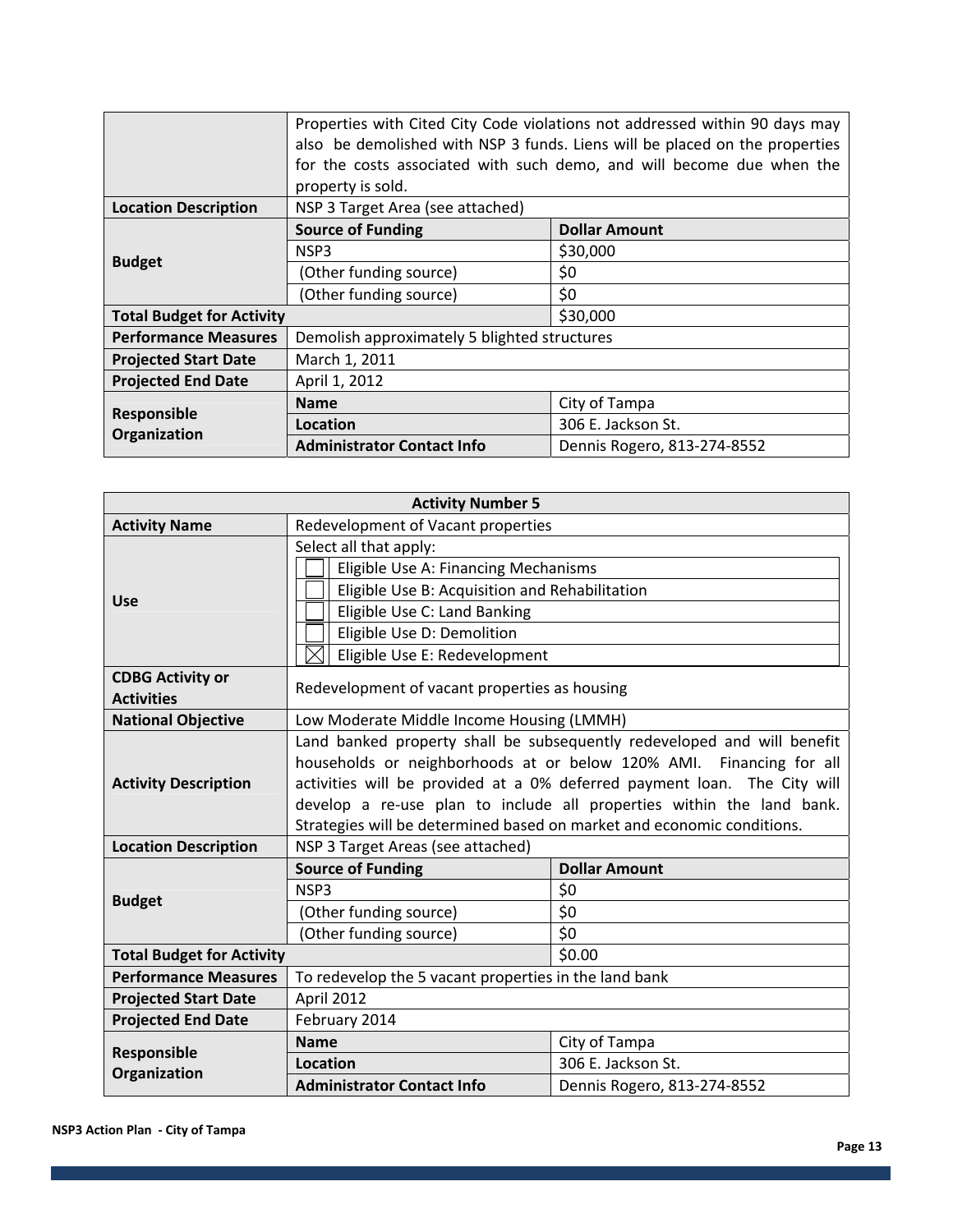## **8. Certifications**

#### **Certifications for State and Entitlement Communities**

(1) **Affirmatively furthering fair housing**. The jurisdiction certifies that it will affirmatively further fair housing, which means that it will conduct an analysis to identify impediments to fair housing choice within the jurisdiction, take appropriate actions to overcome the effects of any impediments identified through that analysis, and maintain records reflecting the analysis and actions in this regard.

(2) **Anti‐displacement and relocation plan.** The applicant certifies that it has in effect and is following a residential anti‐displacement and relocation assistance plan.

(3) **Anti‐lobbying.** The jurisdiction must submit a certification with regard to compliance with restrictions on lobbying required by 24 CFR part 87, together with disclosure forms, if required by that part.

(4) **Authority of jurisdiction.** The jurisdiction certifies that the consolidated plan or abbreviated plan, as applicable, is authorized under state and local law (as applicable) and that the jurisdiction possesses the legal authority to carry out the programs for which it is seeking funding, in accordance with applicable HUD regulations and other program requirements.

(5) **Consistency with plan.** The jurisdiction certifies that the housing activities to be undertaken with NSP funds are consistent with its consolidated plan or abbreviated plan, as applicable.

(6) **Acquisition and relocation.** The jurisdiction certifies that it will comply with the acquisition and relocation requirements of the Uniform Relocation Assistance and Real Property Acquisition Policies Act of 1970, as amended (42 U.S.C. 4601), and implementing regulations at 49 CFR part 24, except as those provisions are modified by the notice for the NSP program published by HUD.

(7) **Section 3.** The jurisdiction certifies that it will comply with section 3 of the Housing and Urban Development Act of 1968 (12 U.S.C. 1701u), and implementing regulations at 24 CFR part 135.

(8) **Citizen participation.** The jurisdiction certifies that it is in full compliance and following a detailed citizen participation plan that satisfies the requirements of Sections 24 CFR 91.105 or 91.115, as modified by NSP requirements.

(9) **Following a plan.** The jurisdiction certifies it is following a current consolidated plan (or Comprehensive Housing Affordability Strategy) that has been approved by HUD. [Only States and entitlement jurisdictions use this certification.]

(10) **Use of funds.** The jurisdiction certifies that it will comply with the Dodd‐Frank Wall Street Reform and Consumer Protection Act and Title XII of Division A of the American Recovery and Reinvestment Act of 2009 by spending 50 percent of its grant funds within 2 years, and spending 100 percent within 3 years, of receipt of the grant.

#### (11) **The jurisdiction certifies:**

a. that all of the NSP funds made available to it will be used with respect to individuals and families whose incomes do not exceed 120 percent of area median income; and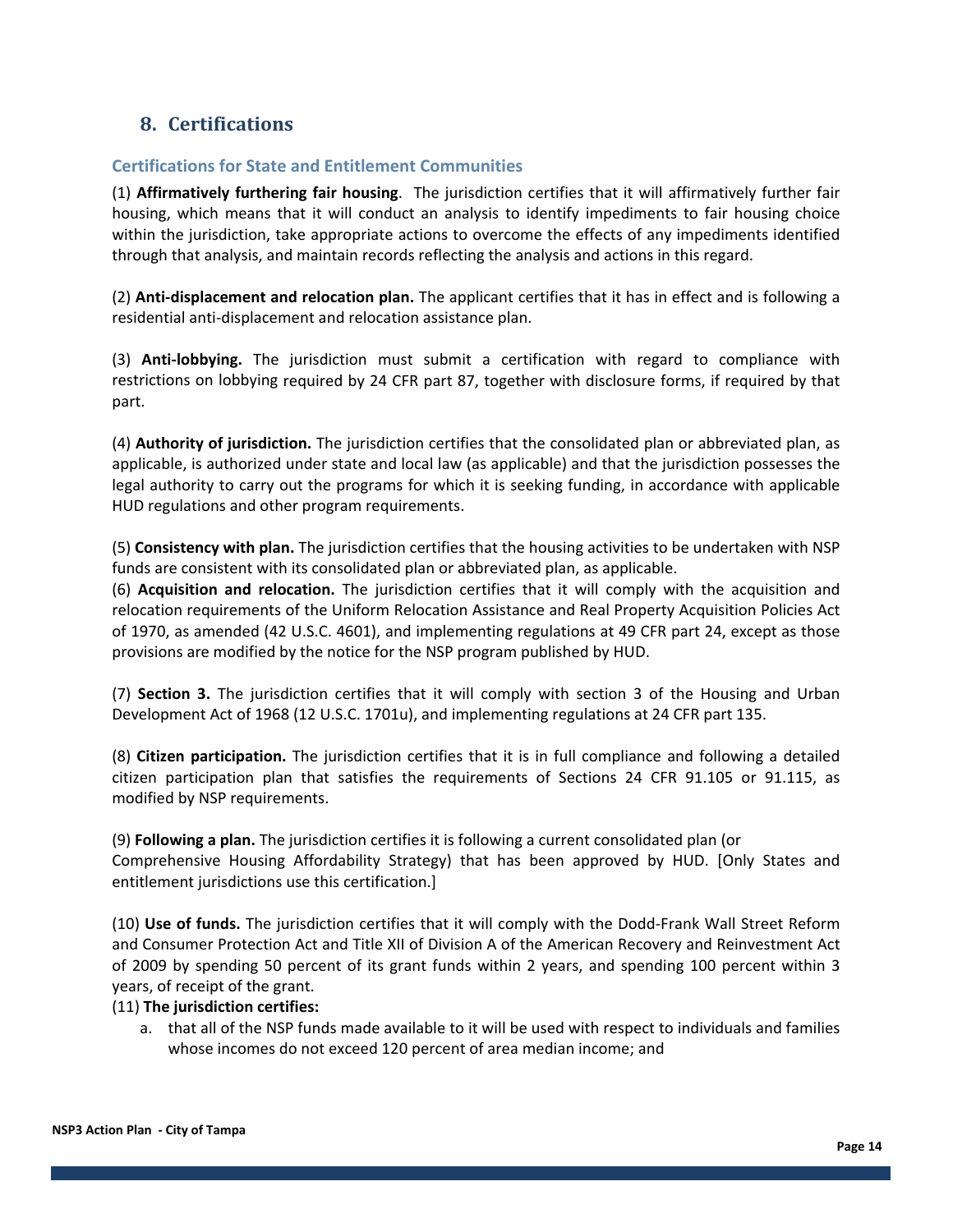b. The jurisdiction will not attempt to recover any capital costs of public improvements assisted with CDBG funds, including Section 108 loan guaranteed funds, by assessing any amount against properties owned and occupied by persons of low‐ and moderate‐income, including any fee charged or assessment made as a condition of obtaining access to such public improvements. However, if NSP funds are used to pay the proportion of a fee or assessment attributable to the capital costs of public improvements (assisted in part with NSP funds) financed from other revenue sources, an assessment or charge may be made against the property with respect to the public improvements financed by a source other than CDBG funds. In addition, with respect to properties owned and occupied by moderate‐income (but not low‐income) families, an assessment or charge may be made against the property with respect to the public improvements financed by a source other than NSP funds if the jurisdiction certifies that it lacks NSP or CDBG funds to cover the assessment.

(12) **Excessive force.** The jurisdiction certifies that it has adopted and is enforcing:

- a. A policy prohibiting the use of excessive force by law enforcement agencies within its jurisdiction against any individuals engaged in nonviolent civil rights demonstrations; and
- b. A policy of enforcing applicable state and local laws against physically barring entrance to, or exit from, a facility or location that is the subject of such nonviolent civil rights demonstrations within its jurisdiction.

(13) **Compliance with anti‐discrimination laws.** The jurisdiction certifies that the NSP grant will be conducted and administered in conformity with Title VI of the Civil Rights Act of 1964 (42 U.S.C. 2000d), the Fair Housing Act (42 U.S.C. 3601‐3619), and implementing regulations.

(14) **Compliance with lead‐based paint procedures.** The jurisdiction certifies that its activities concerning lead‐based paint will comply with the requirements of part 35, subparts A, B, J, K, and R of this title.

(15) **Compliance with laws.** The jurisdiction certifies that it will comply with applicable laws.

\_\_\_\_\_\_\_\_\_\_\_\_\_\_\_\_\_\_\_\_\_\_\_\_\_\_\_\_\_\_\_\_\_ \_\_\_\_\_\_\_\_\_\_\_\_\_

(16) **Vicinity hiring.**  The jurisdiction certifies that it will, to the maximum extent feasible, provide for hiring of employees that reside in the vicinity of NSP3 funded projects or contract with small businesses that are owned and operated by persons residing in the vicinity of NSP3 projects.

(17) **Development of affordable rental housing.** The jurisdiction certifies that it will be abide by the procedures described in its NSP3 Abbreviated Plan to create preferences for the development of affordable rental housing for properties assisted with NSP3 funds.

Signature/Authorized Official **Signature Date**  $\blacksquare$  Title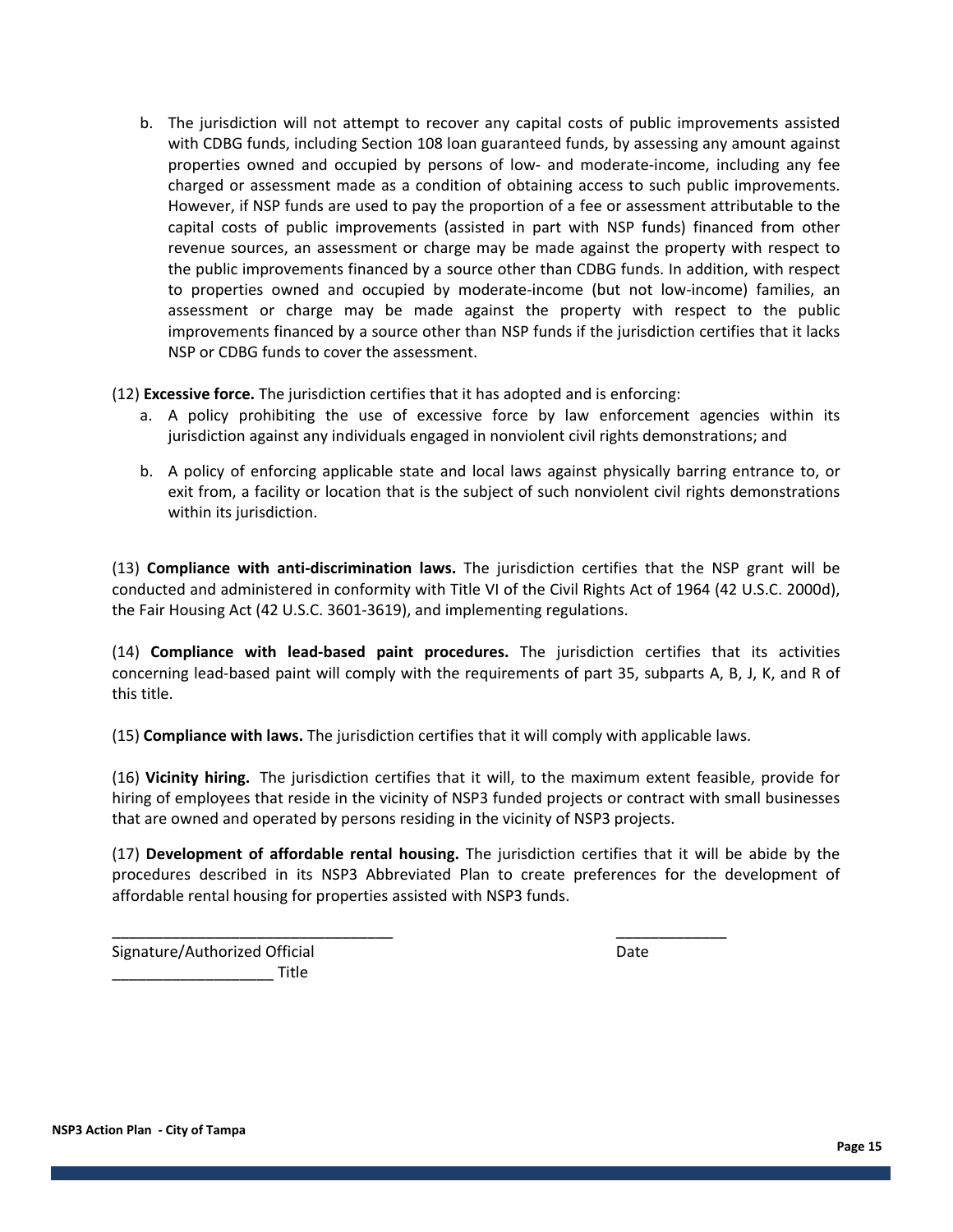# **Appendix: NSP3 Action Plan Contents Checklist**

The checklist below is an optional tool for NSP3 grantees to help to ensure that all required elements of the NSP3 Substantial Amendment or the Abbreviated Plan are submitted to HUD. This checklist only includes the minimum required elements that must be included in the NSP3 Action Plan and grantees may want to add additional details. This document must be protected, as described above, in order to use the checkboxes in this checklist.

## **1. NSP3 Grantee Information**

|                                                                   | Ves |
|-------------------------------------------------------------------|-----|
| Did you include the Program Administrator's name, address, phone, |     |
| and email address?                                                |     |

## **2. Areas of Greatest Need**

|                                                                                                                  | <b>Yes</b> |
|------------------------------------------------------------------------------------------------------------------|------------|
| Does the narrative description describe how funds will give priority<br>emphasis to areas of greatest need?      |            |
| Does the narrative description specifically address how the funds will<br>give priority emphasis to those areas: |            |
| With the highest percentage of home foreclosures?                                                                |            |
| With the highest percentage of homes financed by subprime<br>$\bullet$<br>mortgage related loan?; and            |            |
| Identified by the grantee as likely to face a significant rise in<br>the rate of home foreclosures?              |            |
| Did you create the area of greatest needs map at<br>http://www.huduser.org/NSP/NSP3.html?                        |            |
| Did you include the map as an attachment to your Action Plan?                                                    |            |
| <b>ONLY Applicable for States: Did you include the needs of all</b><br>entitlement communities in the State?     |            |

## **3. Definitions and Descriptions**

|                                                                                      | Yes |
|--------------------------------------------------------------------------------------|-----|
| Are the following definitions and topics included in your substantial<br>amendment?: |     |
| Blighted structure in context of state or local law,                                 |     |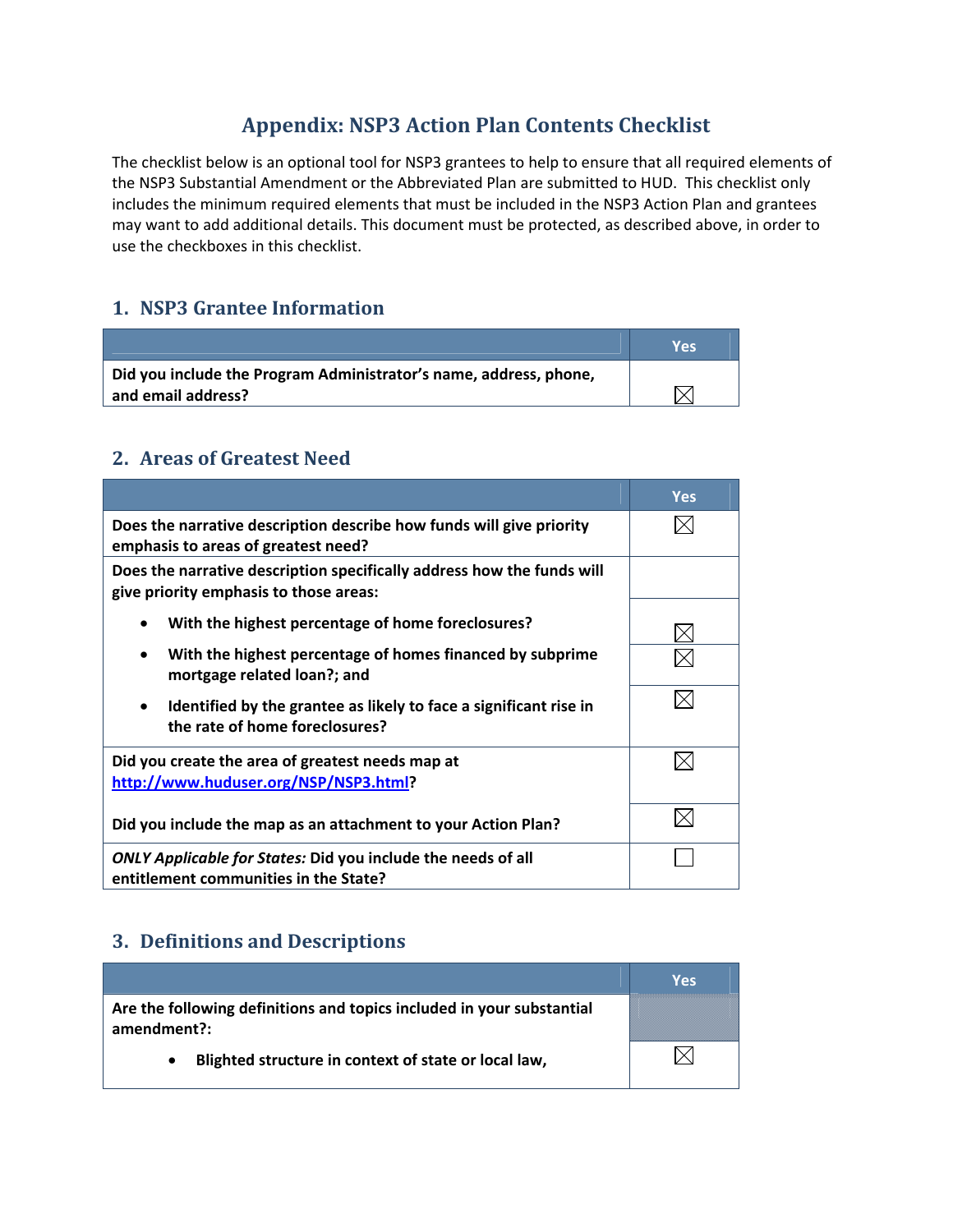| Affordable rents,                                                        |  |
|--------------------------------------------------------------------------|--|
| Ensuring long term affordability for all NSP funded housing<br>projects, |  |
| Applicable housing rehabilitation standards for NSP funded<br>projects   |  |

## **4. LowIncome Targeting**

|                                                                                                                               | Yes |
|-------------------------------------------------------------------------------------------------------------------------------|-----|
| Did you identify the estimated amount of funds appropriated to<br>provide housing that meets the low-income set aside target? |     |
| Did you provide a summary describing how your jurisdiction will meet<br>its low-income set aside goals?                       |     |

# **5. Acquisition & Relocation**

|                                                                                           | Yes |
|-------------------------------------------------------------------------------------------|-----|
| For all acquisitions that will result in displacement did you specify:                    |     |
| The planned activity,<br>$\bullet$                                                        |     |
| The number of units that will result in displacement,<br>$\bullet$                        |     |
| The manner in which the grantee will comply with URA for<br>$\bullet$<br>those residents? |     |

# **6. Public Comment**

|                                                                                                              | Yes |
|--------------------------------------------------------------------------------------------------------------|-----|
| Did you provide your draft of the NSP3 substantial amendment for a<br>minimum of 15 days for public comment? |     |
| Did you include the public comments you received on the NSP3<br>substantial amendment in your plan?          |     |
|                                                                                                              |     |

# **7. NSP Information by Activity**

|                                                                                                              | <b>Check all</b><br>that apply |
|--------------------------------------------------------------------------------------------------------------|--------------------------------|
| Did you include a description of all eligible NSP3 activities you plan to<br>implement with your NSP3 award? | $\boxtimes$                    |
| For each eligible NSP3 activity you plan to implement did you include:                                       |                                |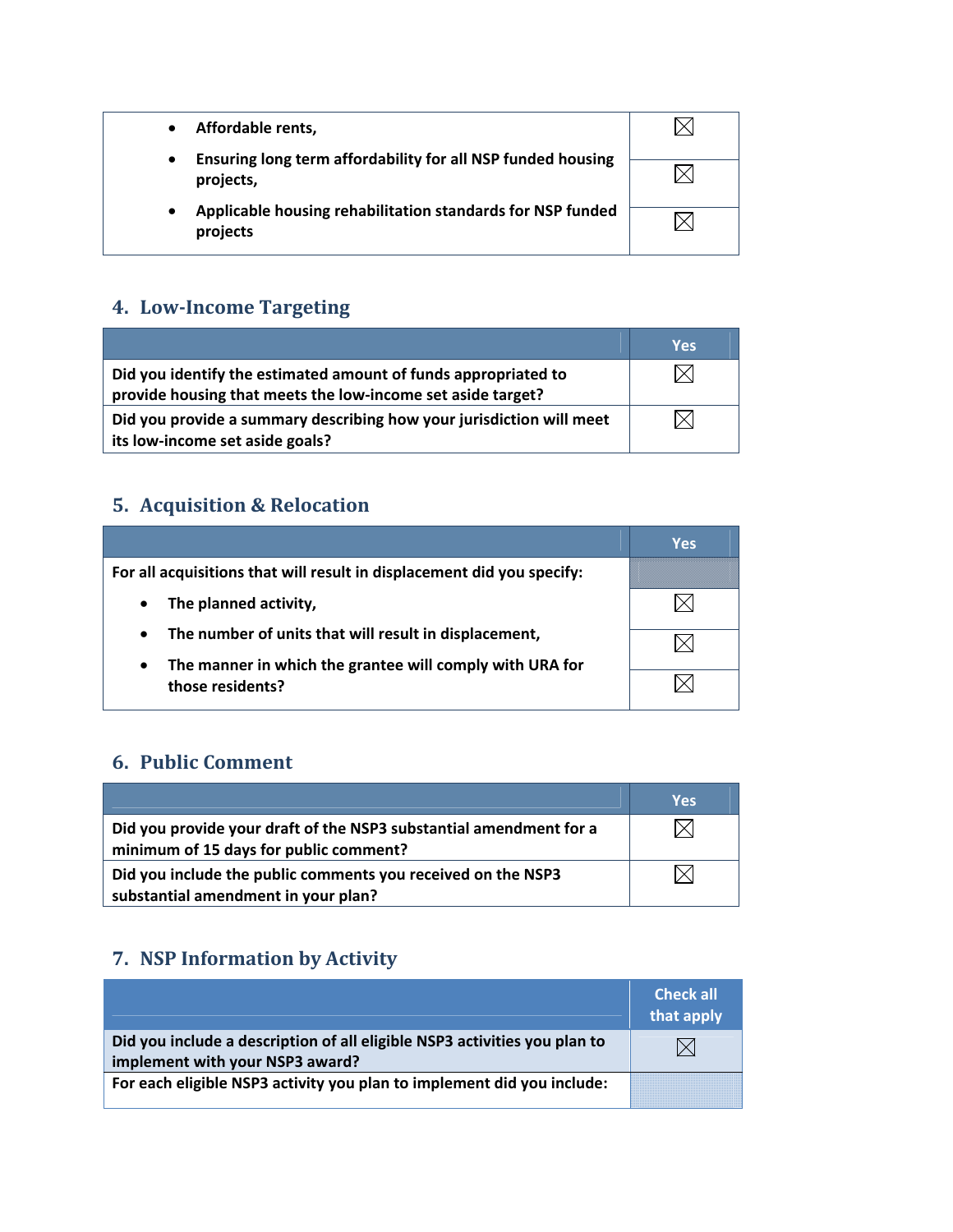| Eligible use or uses?                                                                                                                                                    | $\times$    |
|--------------------------------------------------------------------------------------------------------------------------------------------------------------------------|-------------|
| <b>Correlated eligible CDBG activity or activities?</b><br>$\bullet$                                                                                                     | $\boxtimes$ |
| <b>Associated national objective?</b>                                                                                                                                    | $\boxtimes$ |
| How the activity will address local market conditions?<br>٠                                                                                                              | $\times$    |
| Range of interest rates (if any)?                                                                                                                                        |             |
| Duration or term of assistance?<br>$\bullet$                                                                                                                             | $\boxtimes$ |
| Tenure of beneficiaries (e.g. rental or homeowner)?                                                                                                                      | $\boxtimes$ |
| If the activity produces housing, how the design of the activity<br>$\bullet$<br>will ensure continued affordability?                                                    | $\boxtimes$ |
| How you will, to the maximum extent possible, provide for<br>vicinity hiring?                                                                                            | $\boxtimes$ |
| Procedures used to create affordable rental housing<br>$\bullet$<br>preferences?                                                                                         | $\boxtimes$ |
| Areas of greatest need addressed by the activity or activities?                                                                                                          | $\boxtimes$ |
| Amount of funds budgeted for the activity?<br>$\bullet$                                                                                                                  | $\boxtimes$ |
| Appropriate performance measures for the activity (e.g. units<br>of housing to be acquired, rehabilitated, or demolished for the<br>income levels represented in DRGR) ? | $\boxtimes$ |
| Expected start and end dates of the activity?<br>٠                                                                                                                       | $\times$    |
| Name and location of the entity that will carry out the activity?                                                                                                        |             |

# **8. Certifications**

|                                                                   | Vρς |
|-------------------------------------------------------------------|-----|
| Did you sign and submit the certification form applicable to your |     |
| jurisdiction?                                                     |     |

## **9. Additional Documentation**

| Did you include a signed SF-424? |  |
|----------------------------------|--|